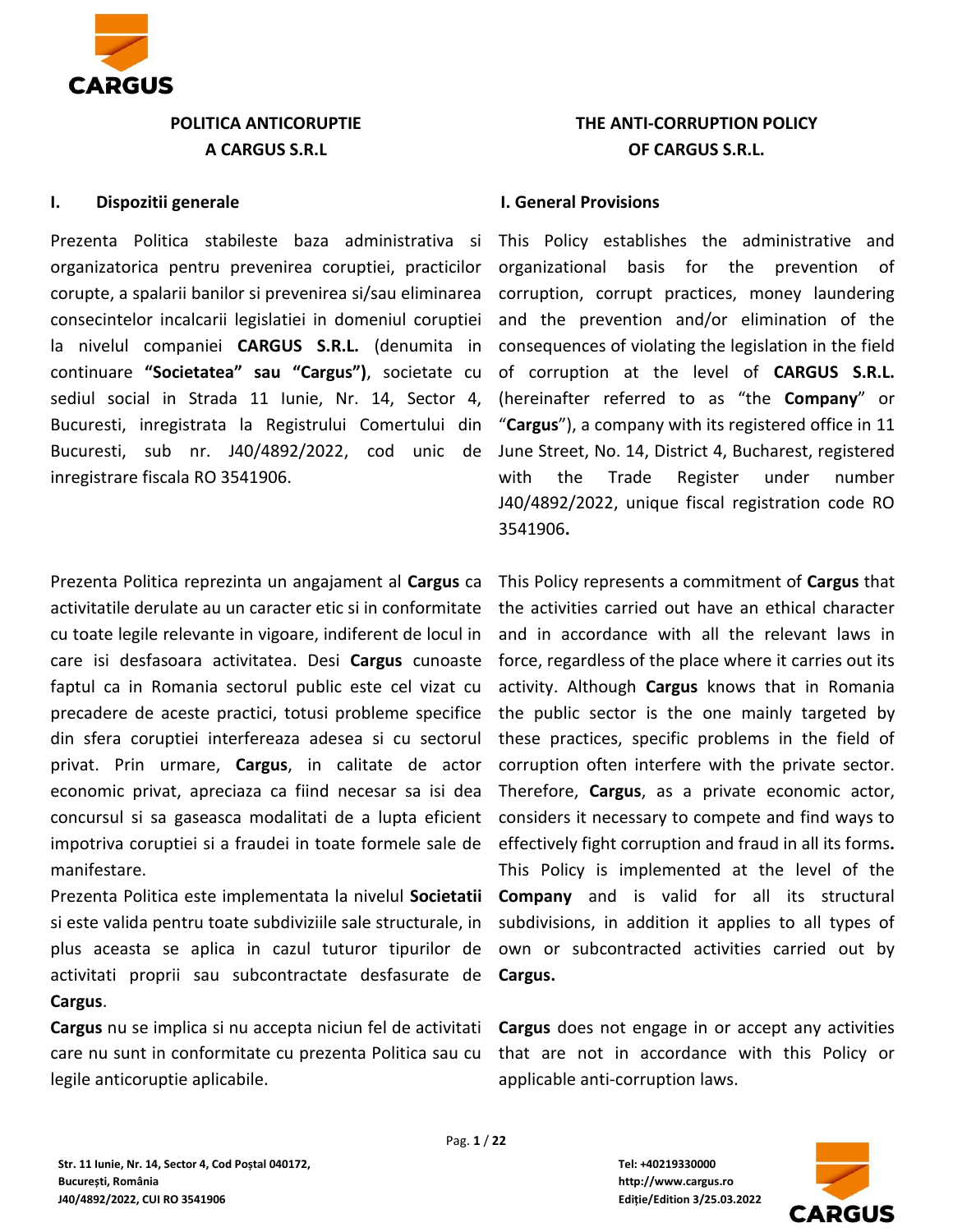

Prezentul document a fost elaborat cu respectarea legislatiei specifice, din continutul careia enumeram in principal cele mai importante reglementari:

- Lege nr. 78 din 8 mai 2000 pentru prevenirea, descoperirea si sanctionarea faptelor de coruptie, cu modificarile si completarile ulterioare
- Lege nr. 27 din 16 ianuarie 2002 pentru ratificarea Conventiei penale privind coruptia, adoptata la Strasbourg la 27 ianuarie 1999
- Lege nr. 147 din 1 aprilie 2002 pentru ratificarea Conventiei civile asupra coruptiei, adoptata la Strasbourg la 4 noiembrie 1999
- Lege nr. 365 din 15 septembrie 2004 pentru ratificarea Conventiei Natiunilor Unite impotriva coruptiei, adoptata la New York la 31 octombrie 2003
- Lege nr. 161 din 19 aprilie 2003 privind unele masuri pentru asigurarea transparentei in exercitarea demnitatilor publice, a functiilor publice si in mediul de afaceri, prevenirea si sanctionarea coruptiei, cu modificarile si completarile ulterioare
- Lege nr. 286/2009 din 17 iulie 2009 privind Codul penal cu modificarile si completarile ulterioare. Prevederi incidente in materie: Infractiuni de coruptie
- Lege nr. 129/11.07.2019 pentru prevenirea si combaterea spalarii banilor si finantarii terorismului, precum si pentru modificarea si completarea unor acte normative

# **II. Scop-obiective**

Prezenta Politica urmareste o serie de obiective precum: This Policy pursues a number of objectives such as:

• descrierea interdictiilor **Societatii** in ceea ce priveste mita si coruptia in toate aspectele

This document has been prepared in compliance with specific legislation, the content of which we list mainly the most important regulations.

- Law no. 78 of May 8, 2000 for the prevention, discovery and sanctioning of acts of corruption, with subsequent amendments and completions
- Law no. 27 of 16 January 2002 for the ratification of the Criminal Law Convention on Corruption, adopted in Strasbourg on 27 January 1999
- Law no. 147 of 1 April 2002 for the ratification of the Civil Convention on Corruption, adopted in Strasbourg on 4 November 1999
- Law no. 365 of 15 September 2004 for the ratification of the United Nations Convention against Corruption, adopted in New York on 31 October 2003
- Law no. 161 of April 19, 2003 regarding some measures for ensuring transparency in the exercise of public dignities, public positions and in the business environment, prevention and sanctioning of corruption, with subsequent amendments and completions
- Law no. 286/2009 of July 17, 2009 on the Criminal Code with subsequent amendments and completions. Incidental provisions in the matter: Corruption offenses
- Law no. 129/11.07.2019 for preventing and combating money laundering and terrorist financing, as well as for amending and supplementing some normative acts

# **II. Purpose-Objectives**

• description of the **Company**'s interdictions regarding bribery and corruption in all aspects

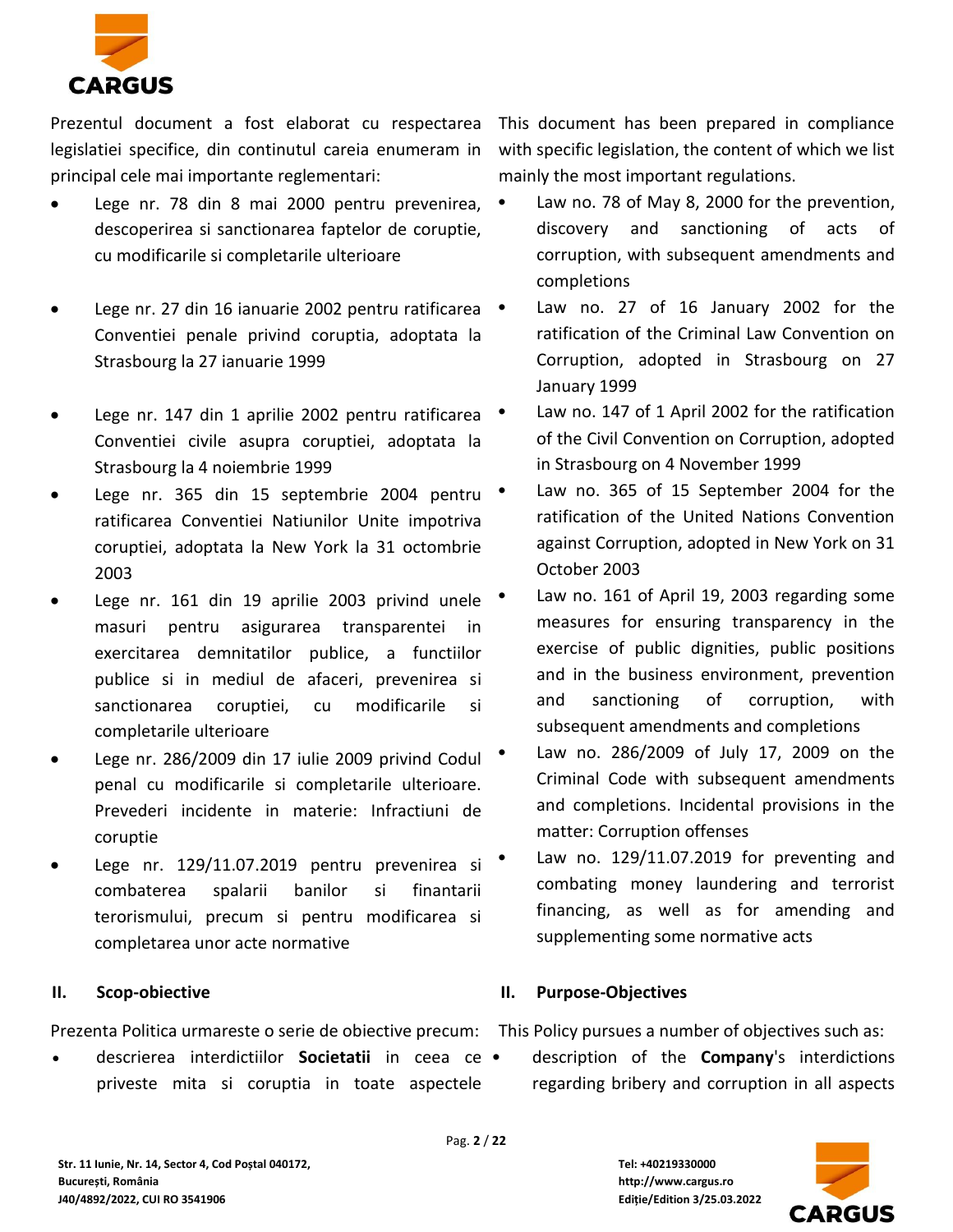

operatiunilor de afaceri;

- prevenirea oricaror manifestari de coruptie, atat in numele, cat si referitor la **Societate** si/sau la angajatii si subcontractorii acesteia; respectarea cerintelor prevazute in legile anticoruptie in vigoare atunci cand **Societatea** se implica in propriile activitati de afaceri;
- consolidarea angajamentului **Societatii** de a-si dirija afacerea la nivel global la cele mai inalte standarde de onestitate si integritate;
- perfectionarea si dezvoltarea culturii corporative a **Societatii**, implementarea celor mai bune practici si standarde de conduita responsabila in afaceri, incluzand zona de respectare a masurilor anticoruptie.

## **III. Persoanele vizate**

Politica este valabila pentru toti angajatii **Societatii**, incluzand managementul/reprezentantii si agentii acesteia.

Persoanelor vizate li se cere sa se familiarizeze cu/sa respecte prezenta politica.

Persoanele vizate au responsabilitatea si obligatia personala de a desfasura activitatile de afaceri ale **Societatii** in mod etic si in conformitate cu legea. In caz contrar, fata de oricare persoana vizata se pot lua masuri disciplinare, masuri reglementare si penale, care pot duce la amenzi, excluderea din anumite pozitii, atingere adusa reputatiei si alte sanctiuni, pana la inchisoare.

Prezenta Politica este valabila pentru toti agentii si personalul acestora, prin extensie.

#### **IV. Definitii**

Act de coruptie inseamna actul deliberat de: (a) a Act of corruption means the deliberate act of: (a) promite, a oferi sau a da, direct sau indirect, prin promising, offering or giving, directly or indirectly,

of business operations;

prevention of any manifestations of corruption, both in the name and in relation to the **Company** and/or its employees and subcontractors; compliance with the requirements provided in the anti-corruption laws in force when the **Company** is involved in its own business activities;

• strengthening the **Company**'s commitment to conduct its business globally to the highest standards of honesty and integrity;

• perfecting and developing the corporate culture of the **Company**, implementing the best practices and standards of responsible business conduct, including the area of compliance with anti-corruption measures

## **III. Data Subjects**

The policy is valid for all employees of the **Company**, including its management/ representatives and agents.

The data subjects are required to familiarize themselves with/to respect this policy.

The data subjects have the personal responsibility and obligation to carry out the business activities of the **Company** ethically and in accordance with the law. Otherwise, disciplinary measures, regulatory and criminal measures may be taken against any person concerned, which may lead to fines, exclusion from certain positions, damage to reputation and other sanctions, up to imprisonment.

This Policy is valid for all agencies and their staff, by extension

# **IV. Definitions**

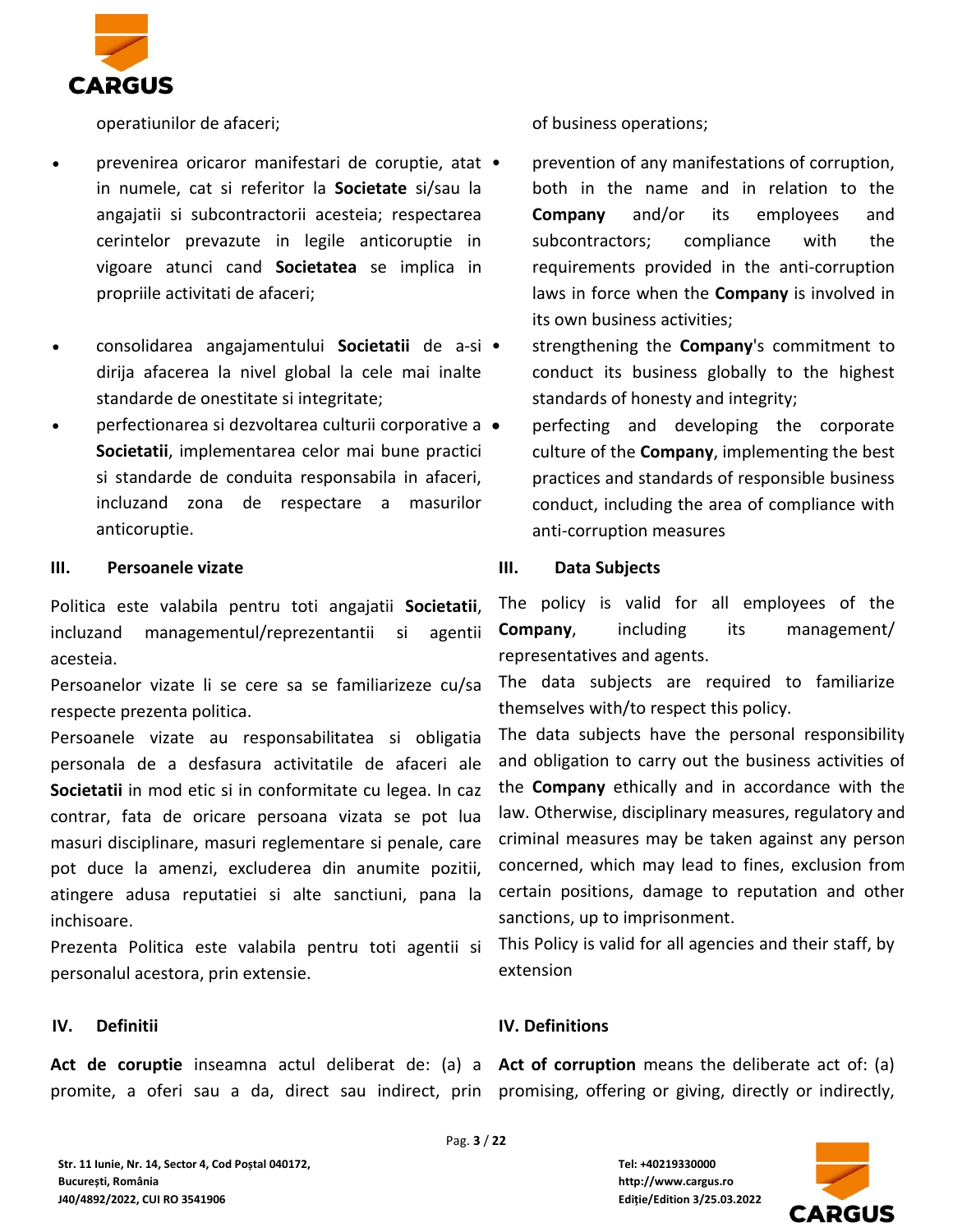

intermediul altor persoane, cum ar fi intermediarii terti through other persons, such as third-party sau (b) a pretinde, a accepta promisiunea ori a primi direct sau indirect, prin altii, cum ar fi intermediari terti, bani sau alte foloase care nu i se cuvin, inclusiv sub forma de donatie, cadou, invitatie, recompensa sau orice valoare pentru orice persoana (inclusiv orice functionar public), pentru ei insisi sau pentru un tert, in legatura cu indeplinirea, neindeplinirea, urgentarea ori intarzierea indeplinirii unui act privitor la indatoririle sale legale sau in legatura cu efectuarea unui act contrar acestor indatoriri. De asemenea, acestea sunt considerate acte de coruptie daca ar putea sau ar putea fi percepute fie ca o incurajare de a comite un act de coruptie, fie ca in mod deliberat fapte de coruptie in fiecare caz, in scopul de a induce orice persoana (inclusiv un functionar public) sa isi indeplineasca functiile incorect sau necinstit si/sau sa obtina vreun beneficiu necuvenit.

**Agentii** Societatii sunt partenerii, furnizorii, distribuitorii, consultantii, reprezentantii, subcontractorii independenti, partenerii din societatile mixte sau intermediarii cu care Societatea colaboreaza.

**Angajatii** Societatii sunt persoanele fizice implicate in relatii de munca pe durata nedeterminata sau temporare cu Societatea, care au incheiat un contract cu caracter juridic civil si agentii angajati de Societate, cu implicarea organizatiilor din exterior care se ocupa cu furnizarea de personal.

**Cadou** reprezinta ceea ce se primeste sau se ofera in dar, cum ar fi: produs, premiu, obiect de valoare, precum si orice alte avantaje indiferent de forma acestora.

**Functionar public** inseamna orice persoana care, permanent sau temporar, cu sau fara remuneratie (i) exercita atributii si responsabilitati, stabilite in temeiul

intermediaries, or (b) claiming, accepting the promise or receiving it directly or indirectly , through others, such as third-party intermediaries, money or other benefits not due to him, including in the form of a donation, gift, invitation, reward or any value to any person (including any public servant), to themselves or to a third, in connection with the fulfillment, non-fulfillment, urgency or delay of the fulfillment of an act regarding its legal duties or in connection with the performance of an act contrary to these duties. They are also considered acts of corruption if they could or could be perceived either as an encouragement to commit an act of corruption, or as deliberately acts of corruption in each case, in order to induce any person (including a civil servant) to perform his duties incorrectly or dishonestly and / or to obtain any undue benefit.

The **Agents** of the Company are partners, suppliers, distributors, consultants, representatives, independent subcontractors, partners in joint ventures or intermediaries with which the Company collaborates.

The **Employees** of the Company are individuals involved in employment relationships for an indefinite or temporary period with the Company, who have concluded a civil legal contract and agents employed by the Company, with the involvement of outside organizations dealing with the provision of staff.

**Gift** represents what is received or offered as a gift, such as: product, prize, valuable object, as well as any other advantages regardless of their form.

**Civil Servant** means any person who, permanently or temporarily, with or without remuneration (i) attributions and responsibilities,

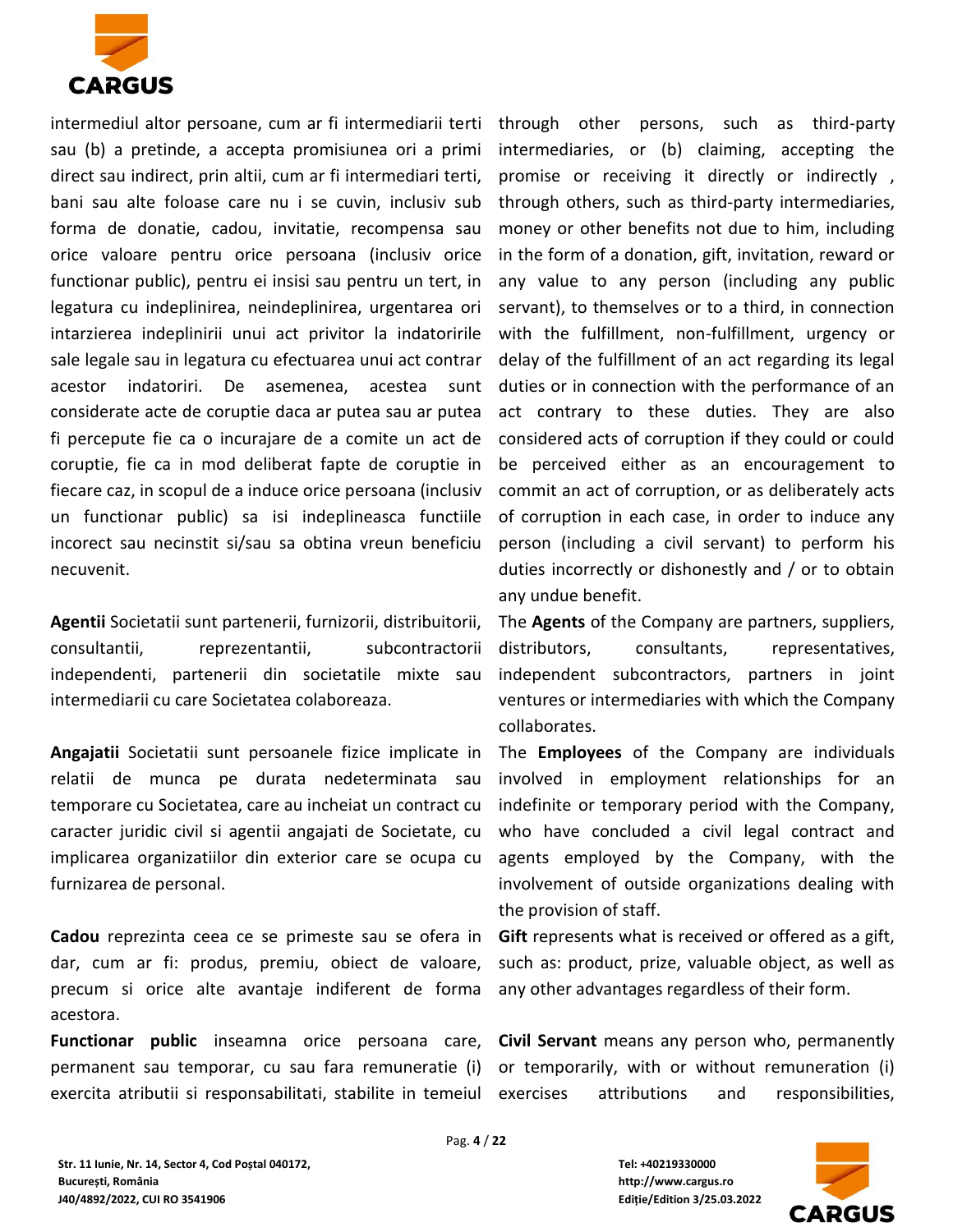

legii, in scopul realizarii prerogativelor puterii legislative, executive sau judecatoresti (ii) exercita o functie de demnitate publica sau o functie publica de orice natura, (iii) exercita singura sau impreuna cu alte persoane, in cadrul unei regii autonome, al altui operator economic sau al unei persoane juridice cu capital integral sau majoritar de stat, atributii legate de realizarea obiectului de activitate al acesteia.

**Management** include directorul general, directorul financiar, membrii ai Consiliului de administratie si alti directori definiti astfel intern.

**Obiect de valoare** poate include orice articol cu valoare monetara, dar fara a se limita la acestea: numerar sau echivalentul acestuia (incluzand cardurile cadou); • beneficii si privilegii (cum ar fi accesul special la o agentie guvernamentala); • prestarea de servicii care in alte situatii ar fi platite sau achizitionate; • cadouri; • contracte sau alte oportunitati de afaceri acordate unei companii, care sunt detinute de un reprezentant guvernamental care are interesul de a obtine foloase; • contracte favorabile sau dirijate; • oportunitati de angajare, incluzand acele oportunitati puse la dispozitia unui membru al familiei, unui prieten al unui reprezentat guvernamental sau unui reprezentant al unei organizatii comerciale, cum ar fi pozitii in cadrul societatilor mixte sau oportunitati de consultanta; · donatii in scop caritabil; • contributii politice; • cheltuieli medicale, educationale sau de intretinere; • cheltuieli de calatorie, cheltuieli cu hrana, cazarea, cumparaturile sau distractia sau • oportunitati de investitie sau optiuni de castig.

**Spalarea banilor** inseamna: schimbarea sau transferul de bunuri, cunoscand ca provin din savarsirea de infractiuni, in scopul ascunderii sau a disimularii originii ilicite a acestor bunuri sau in scopul de a ajuta persoana care a savarsit infractiunea din care provin bunurile sa se sustraga de la urmarire, judecata sau executarea

established under the law, in order to exercise the prerogatives of the legislative, executive or judicial power (ii) exercises a function of public dignity or a function public of any nature, (iii) exercises alone or together with other persons, within an autonomous utility, another economic operator or a legal entity with full or majority state capital, attributions related to the achievement of its object of activity. **Management** includes the General Manager, the Chief Financial Officer, the members of the Board of

Directors and other managers defined in this way

internally. An **Object of Value** may include any item with monetary value, but not limited to: cash or its equivalent (including gift cards); • benefits and privileges (such as special access to a government agency); • providing services that in other situations would be paid or purchased; • gifts; • contracts or other business opportunities granted to a company, which are held by a government representative who has an interest in obtaining benefits; • favorable or directed contracts; • employment opportunities, including those opportunities made available to a family member, a friend of a government representative or a representative of a commercial organization, such as positions in joint ventures or consulting opportunities; • charitable donations; • political contributions; • medical, educational or maintenance expenses; • travel expenses, food expenses, accommodation, shopping or entertainment; or • investment opportunities or earning options.

**Money Laundering** means: the exchange or transfer of goods, knowing that they come from the commission of crimes, in order to hide or conceal the illicit origin of these goods or in order to help the person who committed the crime from which the goods come to evade prosecution, trial or

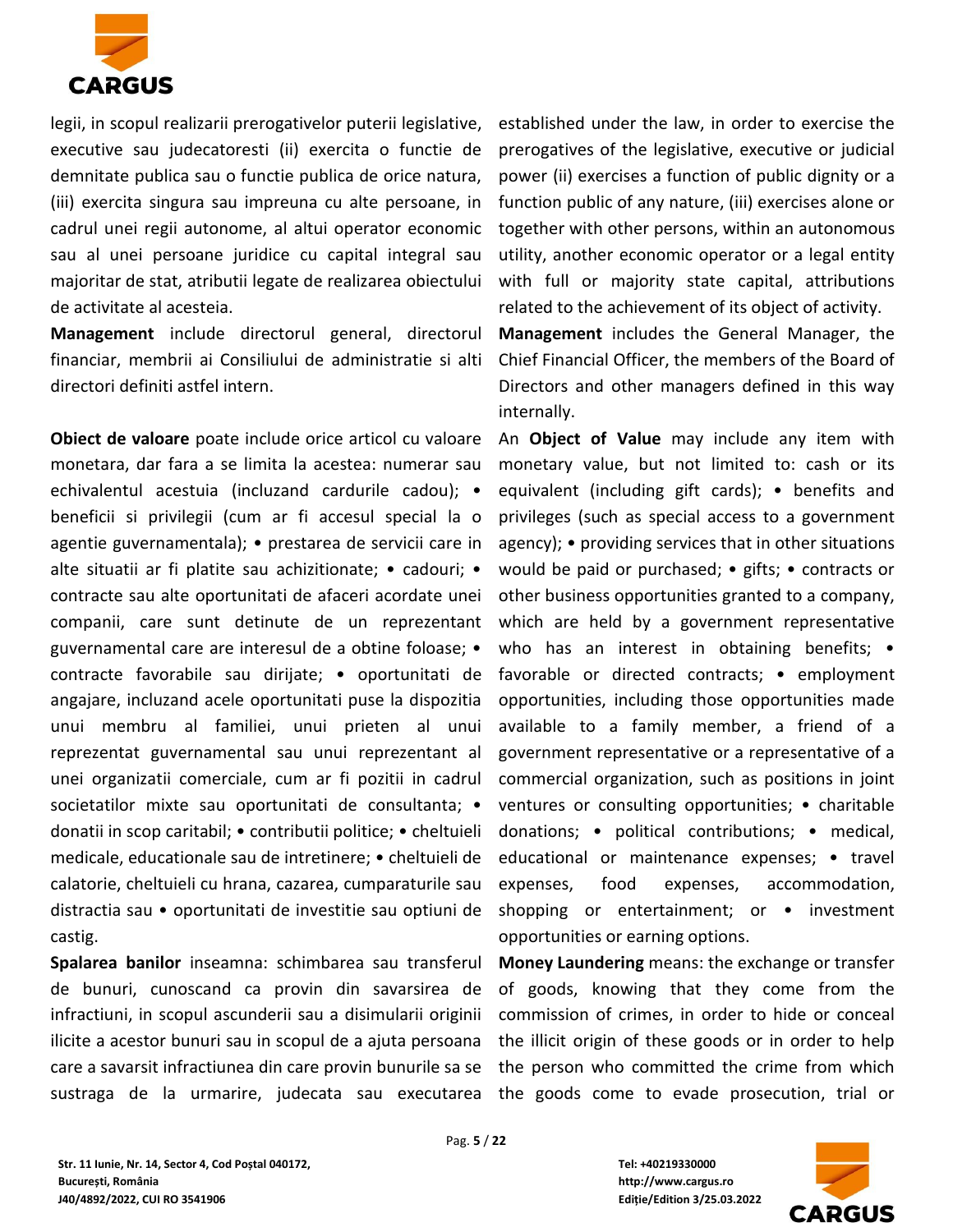

pedepsei; ascunderea sau disimularea adevaratei naturi a provenientei, a situarii, a dispozitiei, a circulatiei sau a proprietatii bunurilor ori a drepturilor asupra acestora, cunoscand ca bunurile provin din savarsirea de infractiuni; dobandirea, detinerea sau folosirea de bunuri, cunoscand ca acestea provin din savarsirea de infractiuni.

**Terte parti** sunt reprezentate de persoane fizice sau juridice care nu au relatii contractuale cu Societatea.

**Traficarea de influenta** inseamna actul deliberat de: (a) a pretinde, a primi ori a accepta promisiunea de bani sau alte foloase, direct sau indirect, pentru sine sau pentru altul, savarsita de catre o persoana care are influenta sau lasa sa se creada ca are influenta asupra unui functionar public si care promite ca il va determina pe acesta sa indeplineasca, sa nu indeplineasca, sa urgenteze ori sa intarzie indeplinirea unui act ce intra in indatoririle sale de serviciu sau sa indeplineasca un act contrar acestor indatoriri sau (b) a promite, oferi sau da bani ori alte foloase, pentru sine sau pentru altul, direct ori indirect, unei persoane care are influenta sau lasa sa se creada ca are influenta asupra unui functionar public, pentru a-l determina pe acesta sa indeplineasca, sa nu indeplineasca, sa urgenteze ori sa intarzie indeplinirea unui act ce intra in indatoririle sale de serviciu sau sa indeplineasca un act contrar acestor indatoriri.

- **V. Principii si proceduri**
- **A. Angajamentul Managementului Cargus privind activitatile anticoruptie si antifrauda**

Managementul **Cargus** sprijina angajatii si partenerii contractuali in formarea unei atitudini de nepermis fata contractual partners in forming an impermissible de coruptie.

In acest sens managementul **Cargus** desfasoara activitati In this sense, the **Cargus** management carries out pentru: prevenirea si evitarea coruptiei, inclusiv identificarea si eliminarea ulterioara a cauzelor

execution of the sentence; hiding or concealing the true nature of the origin, location, disposition, circulation or property of the goods or of the rights over them, knowing that the goods come from the commission of crimes; the acquisition, possession or use of goods, knowing that they come from the commission of crimes.

**Third Parties** are represented by natural or legal persons who do not have contractual relations with the Company.

**Influence Peddling** means the deliberate act of: (a) claiming, receiving or accepting the promise of money or other benefits, directly or indirectly, for oneself or for another, committed by a person who has influence or is believed to be has influence over a civil servant and who promises to cause him or her to perform, fail to perform, to expedite or delay the performance of an act that falls within his or her duties or to perform an act contrary to those duties; or (b) promises, offers or gives money or other benefits, for himself or for another, directly or indirectly, to a person who has influence or lets himself be believed to have influence over a civil servant, in order to determine him to fulfill, not to fulfill, to expedite or delay the performance of an act that enters into his or her duties or to perform an act contrary to these duties.

# **V. Principles and Procedures**

**A. Commitment of Cargus Management regarding Anti-corruption and Anti-fraud Activities**

**Cargus** Management supports employees and attitude towards corruption.

activities for: the prevention and avoidance of including the identification and

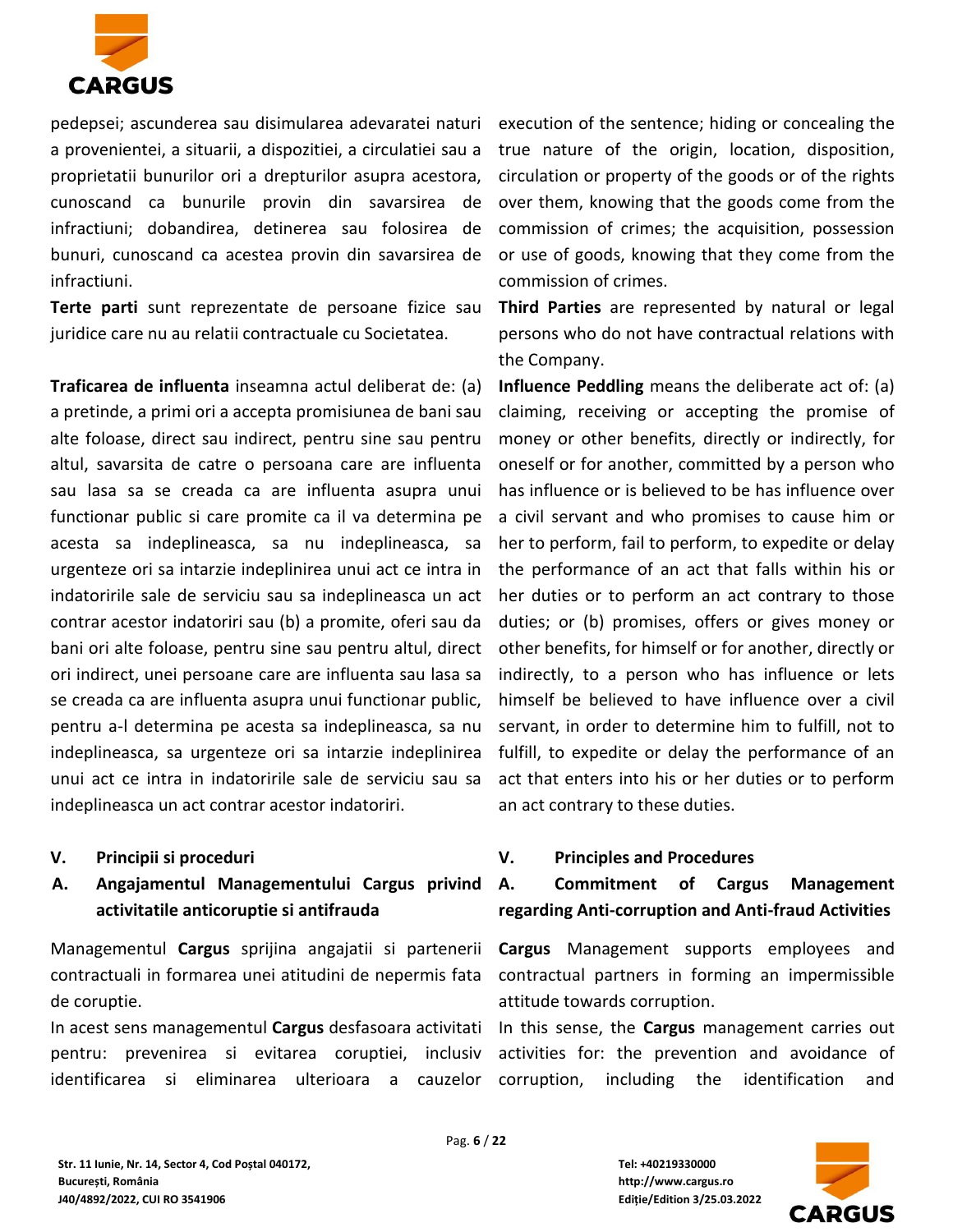

coruptiei; lupta impotriva coruptiei; detectarea, prevenirea, reprimarea, divulgarea si investigarea infractiunilor de coruptie; minimizarea si/sau eliminarea consecintelor incalcarii coruptiei si fraudei in orice forma.

De asemenea, managementul se va angaja: sa respecte prevederile acestei Politici in activitatile sale, inclusiv prin interactiunea cu actionarii, investitorii, partenerii contractuali, reprezentantii statului, reprezentantii partidelor politice si alte entitati; sa participe la elaborarea, introducerea, implementarea, evaluarea si actualizarea masurilor anticoruptie, precum si a cerintelor si dispozitiilor cheie ale companiei care vizeaza reducerea riscurilor de coruptie; sa incurajeze initiativele care vizeaza imbunatatirea eficacitatii masurilor anticoruptie in cadrul **Societatii**.

**Cargus** incearca sa informeze un cerc cat mai larg posibil de oameni despre standardele anticoruptie existente, in timp util. Pentru a asigura un nivel suficient de constientizare, sunt identificate doua grupuri tinta principale, care includ: angajatii **Societatii** la toate nivelurile si agentii implicati in activitatea Societatii.

Angajatii **Cargus** vor desfasura in mod regulat cursuri de instruire cu privire la respectarea normelor aplicabile legislatiei anticoruptie in conformitate cu programul stabilit, de pregatire anuala.

**Societatea** efectueaza monitorizarea continua a activitatilor financiare si economice proprii, printr-un sistem de contabilitate de gestiune interna.

**Cargus** monitorizeaza continuu legislatia anticoruptie aplicabila. In cazul in care exista modificari aduse legii aplicabile care vizeaza direct sau indirect dispozitiile prezentei Politici, angajatii responsabili vor asigura conformitatea documentelor interne ale **Societatii** cu

subsequent elimination of the causes of corruption; the fight against corruption; detection, prevention, repression, disclosure and investigation of corruption offenses; minimizing and / or eliminating the consequences of violating corruption and fraud in any form.

Also, the management will undertake: to comply with the provisions of this Policy in its activities, including by interacting with shareholders, investors, contractual partners, state representatives, representatives of political parties and other entities; to participate in the elaboration, introduction, implementation, evaluation and updating of anti-corruption measures, as well as of the company's key requirements and provisions aimed at reducing the risks of corruption; to encourage initiatives aimed at improving the effectiveness of anti-corruption measures within the **Company**.

**Cargus** seeks to inform as wide a circle of people as possible about existing anti-corruption standards in a timely manner. To ensure a sufficient level of awareness, two main target groups are identified, which include: the **Company**'s employees at all levels and the agents involved in the **Company**'s activity.

**Cargus** employees will regularly conduct training courses on compliance with the rules applicable to anti-corruption legislation in accordance with the established annual training program.

The **Company** continuously monitors its own financial and economic activities, through an internal management accounting system.

**Cargus** continuously monitors applicable anticorruption legislation. In the event of changes to applicable law that directly or indirectly affect the provisions of this Policy, the responsible employees will ensure the compliance of the **Company**'s

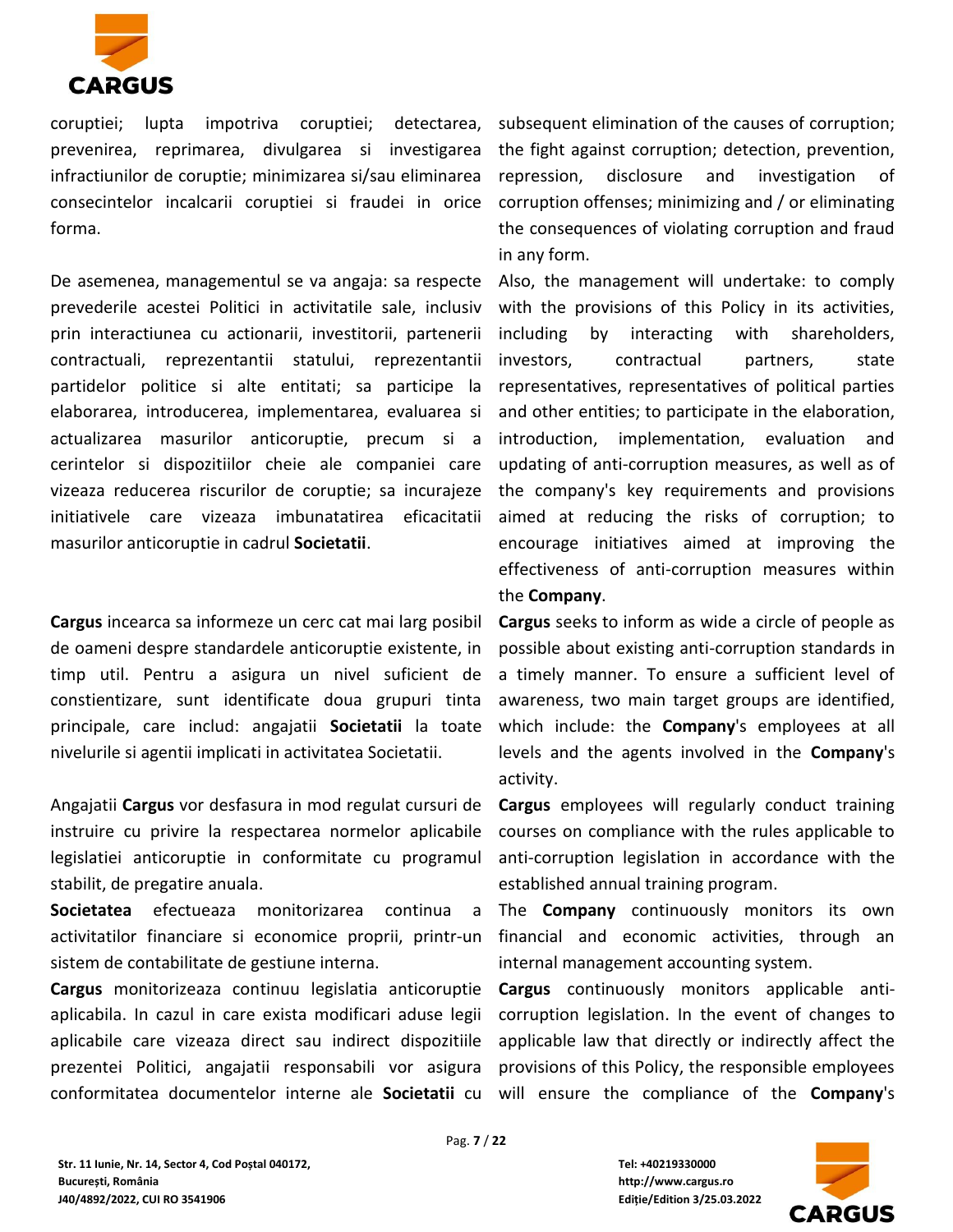

# **B. Activitati de instruire a angajatilor si managementului**

Pentru a asigura respectarea cerintelor si principiilor enuntate in aceasta Politica, **Cargus** pune acest document la dispozitia angajatilor si a partenerilor contractuali Aceasta politica este obligatorie pentru managementul si angajatii Societatii, precum si pentru furnizorii, agentii si alte persoane care actioneaza in interesul si in numele **Cargus**.

**Cargus** stabileste norme clare si eficiente referitoare la procesul de angajare, inclusiv cu privire la recrutare, drepturi si obligatii, actiuni disciplinare si remuneratie. Angajatii si managementul au obligatia expresa de a sesiza actele reale, precum si pe cele potentiale de mita, coruptie si frauda.

In cazul noilor angajari **Societatea** efectueaza o analiza interna prin auditurile interne cu privire la riscurile de mita si coruptie si realizeaza controale regulate tot in conformitate cu auditurile interne pentru a atenua riscul de mita si coruptie in ceea ce ii priveste pe toti angajatii. Procesul de angajare nu va fi influentat de catre niciun functionar public. In eventualitatea unui candidat recomandat de catre un functionar public se va parcurge procesul impartial de angajare al **Societatii**. **Cargus** nu intreprinde discutii cu privire la oportunitati de afaceri sau de angajare, de care ar putea beneficia personal unui functionar public sau pe durata unei proceduri de achizitii publice in desfasurare sau anticipate.

In procesul de desfasurare al activitatilor sale financiare si economice **Cargus** manifesta toleranta zero fata de formele de coruptie si frauda.

In conformitate cu prezenta Politica, angajatilor si managementului **Cargus**, agentilor acesteia si altor persoane care actioneaza in interesul si in numele **Societatii** li se interzice sa ofere, sa promita, sa

normele modificate. internal documents with the amended rules.

**B. Employee and Management Training Activities**

In order to ensure compliance with the requirements and principles set forth in this Policy, **Cargus** makes this document available to employees and contractual partners. This policy is mandatory for the **Company**'s management and employees, as well as for suppliers, agencies and other persons acting in **Cargus**' interest and on behalf of **Cargus.**

**Cargus** establishes clear and effective rules regarding the hiring process, including regarding recruitment, rights and obligations, disciplinary actions and remuneration.

Employees and management have an express obligation to report actual acts, as well as potential ones of bribery, corruption and fraud.

In the case of new employees, the **Company** performs an internal analysis through internal audits regarding the risks of bribery and corruption and performs regular controls also in accordance with internal audits in order to mitigate the risk of bribery and corruption regarding all employees.

The hiring process will not be influenced by any civil servant. In the event of a candidate recommended by a civil servant, the impartial employment process of the **Company** will be followed. **Cargus** does not discuss business or employment opportunities that may benefit a civil servant personally or during an ongoing or anticipated procurement procedure.

In the process of carrying out its financial and economic activities, **Cargus** shows zero tolerance for forms of corruption and fraud.

In accordance with this Policy, **Cargus** employees and management, its agents and other persons acting in the interest and on behalf of the **Company**  are prohibited from offering, promising,



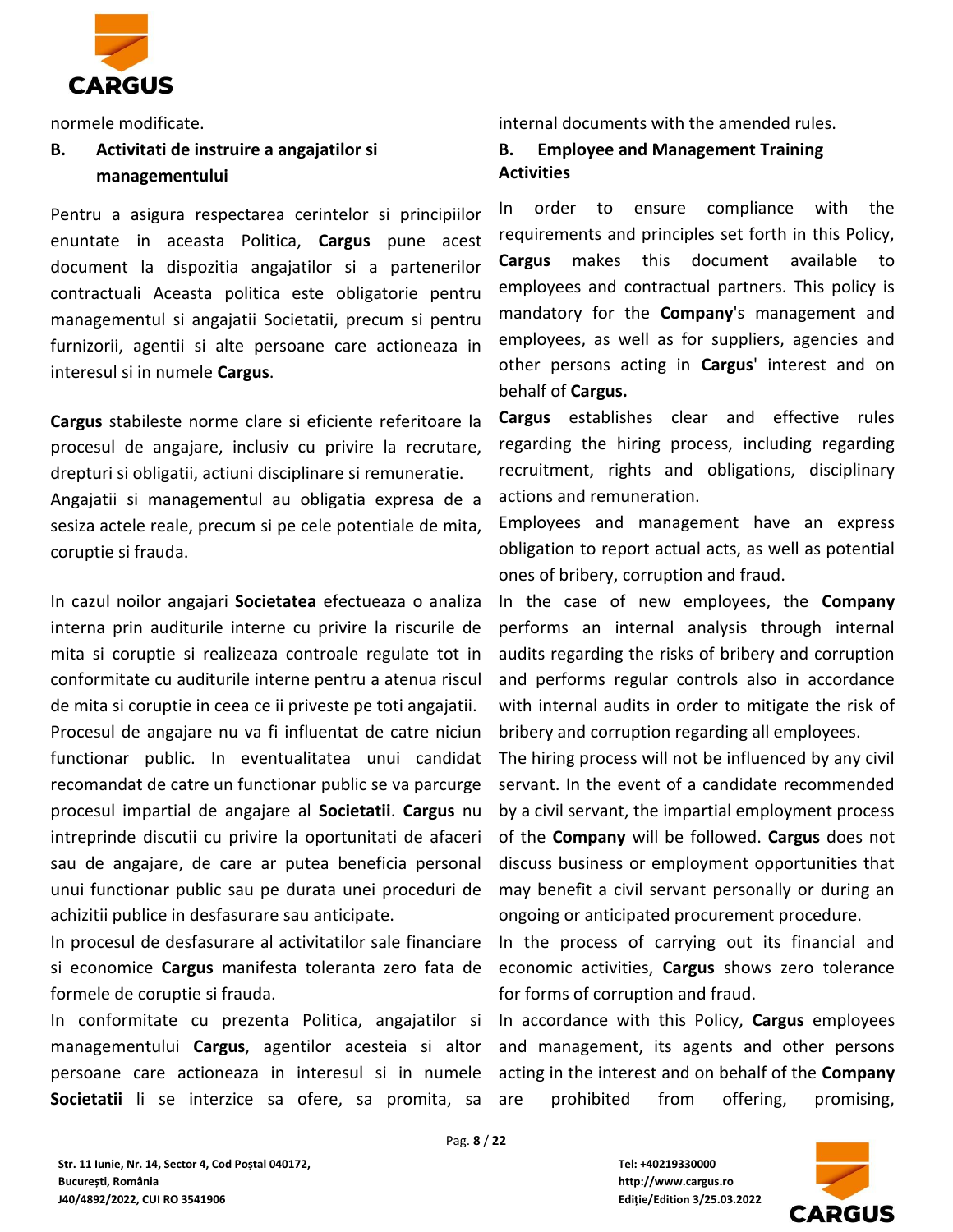

transfere, direct sau indirect, beneficii tangibile sau intangibile in schimbul protectiei, actiunii sau omisiunii din partea urmatoarelor persoane: reprezentanti ai statului, persoane publice, reprezentanti ai organizatiilor publice internationale, terte parti.

# **C. Cadouri, sponsorizari si alte cheltuieli**

Activitatile de relatii publice, precum si evenimentele de ospitalitate desfasurate de **Cargus**, donarea si primirea cadourilor respecta urmatoarele cerinte:

- nu incalca prevederile prezentei Politici, regulamentele interne ale **Cargus**, precum nici normele legislatiei anticoruptie aplicabile;
- scopul ospitalitatii si al cadourilor nu este o remuneratie ascunsa pentru serviciu, actiune (inactiune), patronaj, acordarea de drepturi, adoptarea unei decizii specifice privind o tranzactie / acord, decizie sau incercare de a influenta beneficiarul cu alte activitati ilegale;
- este direct legat de activitatile **Cargus** (de exemplu, cu prezentarea sau finalizarea proiectelor de afaceri, executarea cu succes a contractelor, sarbatorile acceptate in general);
- cheltuielile de ospitalitate si cadourile corespund practicii de afaceri acceptate si nu depasesc normele comunicarii de afaceri;
- sunt coordonate de conducerea companiei;
- costul ospitalitatii si al cadourilor in numele **Cargus** este justificat in mod rezonabil si proportional cu importanta evenimentului sau obiectivele si sfera de aplicare a evenimentului.
- in conformitate cu bunele practici in materie, limita oricarui cadou oferit sau primit, conform prezentei sectiuni, nu poate depasi contravaloarea

transferring, directly or indirectly, tangible or intangible benefits in exchange for protection, action or omission by the following persons: representatives of the state, public persons, representatives of international public organizations, third parties.

## **C. Gifts, Sponsorships and other Expenses**

The public relations activities, as well as the hospitality events carried out by **Cargus**, the donation and receipt of gifts comply with the following requirements:

- does not violate the provisions of this Policy, the internal regulations of **Cargus**, as well as the norms of the applicable anti-corruption legislation;
- the purpose of hospitality and gifts is not a hidden remuneration for service, action (inaction), patronage, granting of rights, adoption of a specific decision regarding a transaction / agreement, decision or attempt to influence the beneficiary with other illegal activities;
- is directly related to **Cargus** activities (for example, with the presentation or completion of business projects, successful execution of contracts, generally accepted holidays);
- hospitality expenses and gifts correspond to the accepted business practice and do not exceed the norms of business communication;
- are coordinated by the company's management;
- the cost of hospitality and gifts on behalf of **Cargus** is reasonably justified and proportionate to the importance of the event or the objectives and scope of the event.
- in accordance with the good practices in the matter, the limit of any gift offered or received, according to the present section, cannot exceed

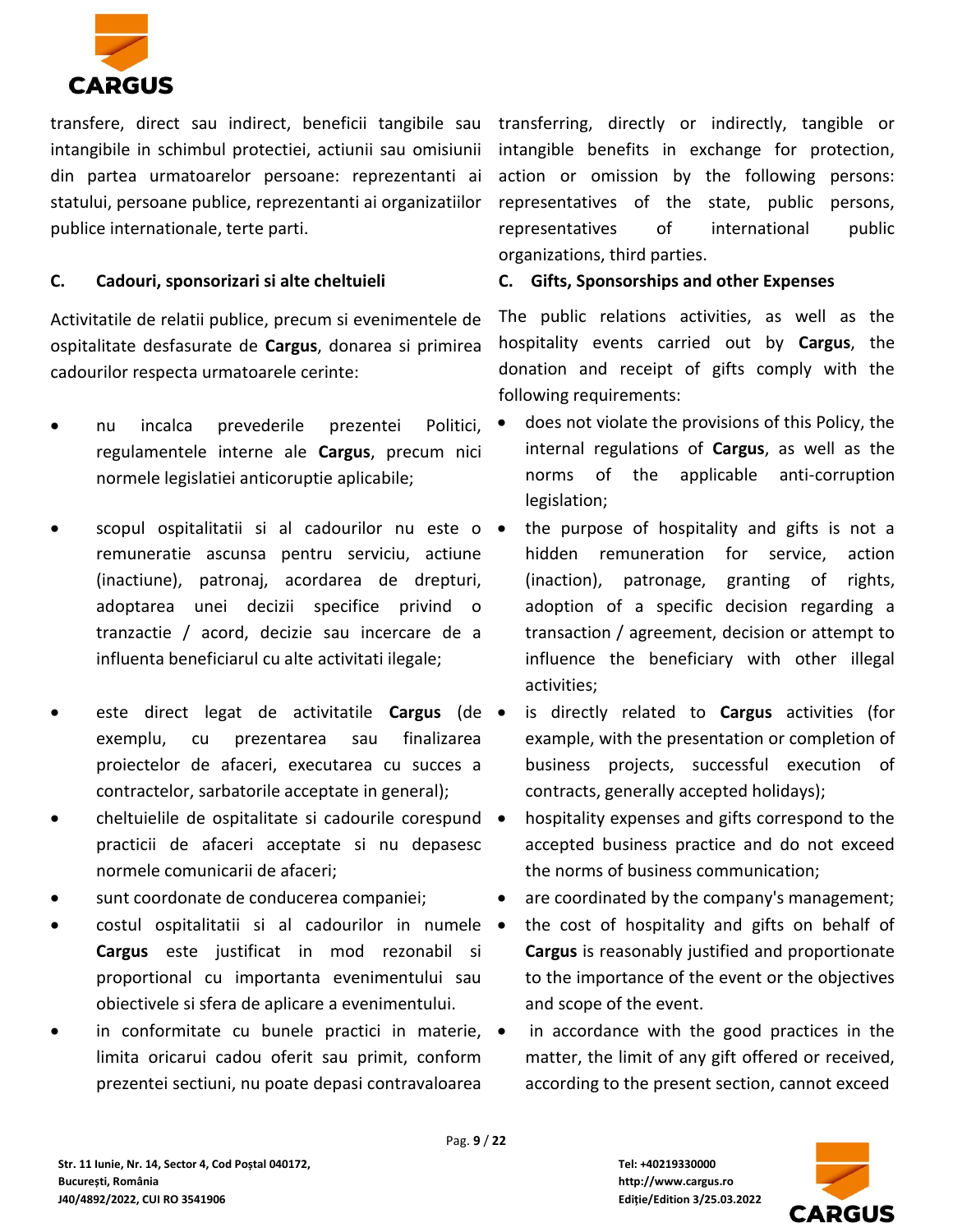

sumei de 250 lei. Orice suma ce depaseste aceasta valoare, intra sub incidenta unei suspiciuni de practica contrara prezentei politici.

Cadourile in numele **Societatii**, angajatilor **Societatii** si Gifts on behalf of the **Company**, the **Company**'s reprezentantilor **Societatii** catre terti sub forma de employees and the **Company**'s representatives to numerar, indiferent de forma (numerar/fara numerar) si third parties in the form of cash, regardless of form moneda, nu sunt permise.

Angajatilor Cargus li se interzice sa accepte cadourile de Cargus employees are prohibited from accepting la oricare terta parte:

- pentru efectuarea oricarei actiuni (inactiune) legate de activitatea din cadrul **Societatii**;
- mai mult decat valoarea determinata de prezenta Politica;
- sub forma de numerar sau echivalente de numerar.

Angajatii nu trebuie sa ofere in numele **Cargus** lucruri de valoare unor functionari publici, clienti si parteneri de afaceri. Altfel spus, angajatii nu vor promite, accepta, oferi sau facilita cadouri, beneficii sau orice alte avantaje in bani sau in natura in relatiile lor cu partenerii de afaceri, fie din mediul public, fie din mediul privat. De asemenea, se interzice primirea oricaror foloase necuvenite din partea furnizorilor sau a partenerilor de afaceri.

Angajatul nu trebuie sa ofere un cadou daca: prin aceasta ar incalca legile locale, reguli specifice industriei ori Politica cu privire la daruri a destinatarului; intentioneaza sau creeaza aparenta ca intentioneaza sa obtina un avantaj comercial injust; creeaza aparenta ca darul este oferit in scopul influentarii unei persoane de a lua o anumita decizie; ar putea fi considerat ca prea generos sau nepotrivit in circumstantele respective.

Schimburile rezonabile de cadouri de politete si Reasonable exchanges of gifts of politeness and ospitalitate pot fi parte din practicile noastre de afaceri in anumite ocazii. Acestea sunt permise numai daca certain occasions. They are permitted only if they

the equivalent value of the amount of RON 250. Any amount that exceeds this value, falls under the suspicion of a suspicion of practice contrary to this policy.

(cash/no cash) and currency, are not permitted.

- for performing any action (inaction) related to the activity within the **Company**;
- more than the value determined by this Policy;
- in the form of cash or cash equivalents

gifts from any third party:

Employees must not offer valuable things on behalf of **Cargus** to civil servants, clients and business partners. In other words, employees will not promise, accept, offer or facilitate gifts, benefits or any other advantages in money or in kind in their relations with business partners, either from the public or private environment. It is also forbidden to receive any undue benefits from suppliers or business partners.

The employee must not give a gift if: this would violate local laws, industry-specific rules or the recipient's Gift Policy; intends or creates the appearance that he intends to obtain an unfair commercial advantage; creates the appearance that the gift is offered in order to influence a person to make a certain decision; it could be considered too generous or inappropriate in those circumstances.

hospitality may be part of our business practices on

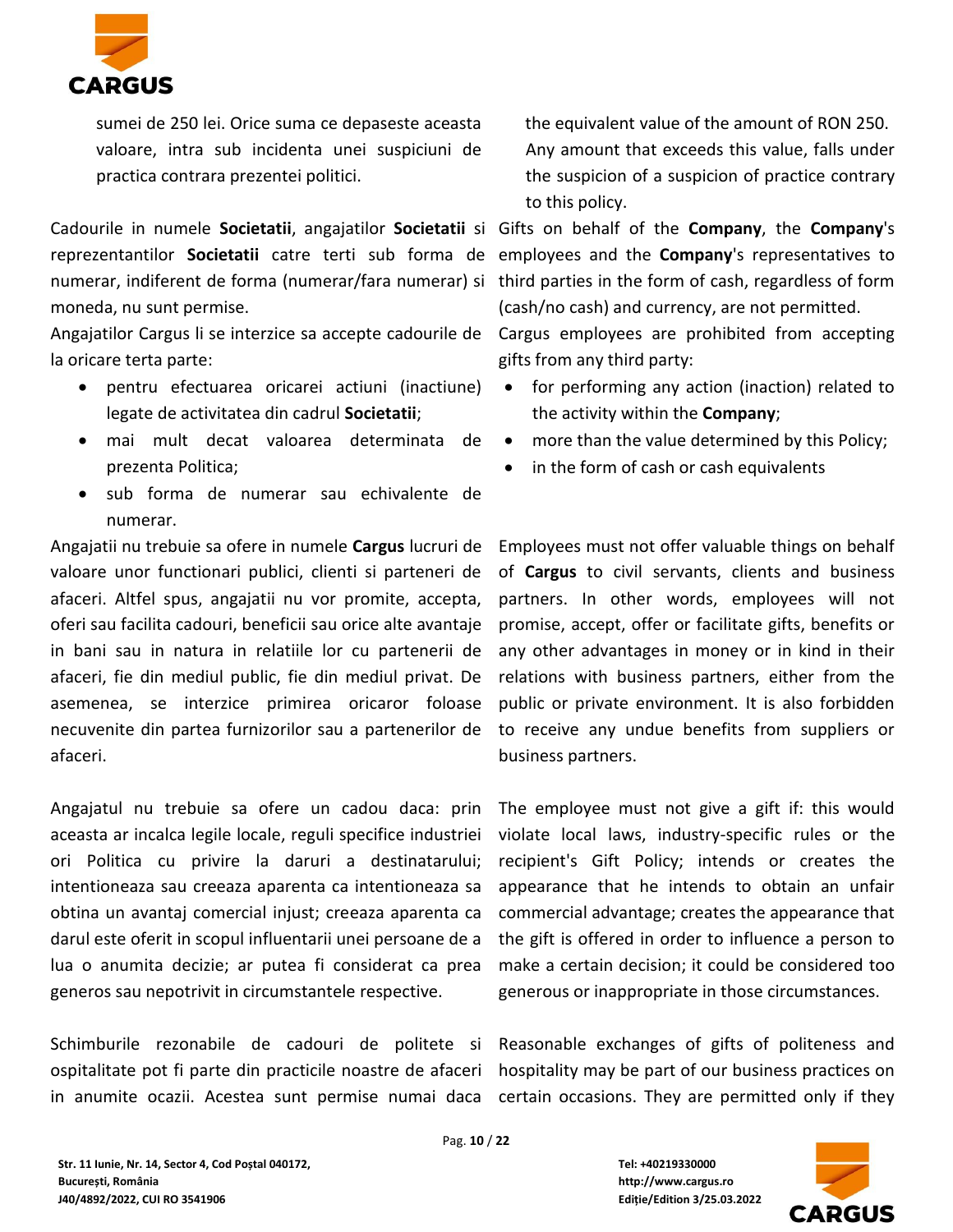

respecta intentia prezentei Politici si a legilor, comply with the intent of this Policy and applicable reglementarilor, codurilor industriei sau politicilor locale laws, regulations, industry codes or local policies aplicabile si daca sunt:

- o acordate cu buna-credinta si in mod transparent;
- o rare (pentru orice persoana fizica destinatar), legitime, transparente, proportionale, justificabile si
- o de o valoare rezonabila, asa cum orice observator terta parte neimplicat le-ar evalua ca o politete normala in afaceri;
- o nu sunt date sau primite cu intentia sau perspectiva de a influenta in mod necorespunzator luarea deciziilor de catre, sau alta conduita a destinatarului; si
- o nu fac parte dintr-un acord de schimb reciproc.

Sunt permise cheltuieli rezonabile pentru afaceri legate de promotiile societatii, precum articole promotionale de valoare minima. In plus, cadourile ocazionale de o valoare modesta pot fi date de ex. in legatura cu sarbatorile, atunci cand acordarea unor astfel de cadouri este obisnuita.

Pentru a asigura respectarea cerintelor mentionate, **Societatea** monitorizeaza desfasurarea activitatilor de relatii publice, evenimente reprezentative, donarea si primirea cadourilor. In cazul in care uzantele comerciale nu permit respingerea unui cadou/se apreciaza ca respingerea cadoului ar vatama in vreun fel parteneriatul de afaceri, cadoul este supus acceptarii cu notificarea simultana catre superiorul din management in aria de responsabilitate a caruia se afla persoana care a primit cadoul. Acesta urmeaza sa decida de la caz la caz, fie acceptarea cadoului, fie impartirea cu colegii departamentului respectiv, fie cercetarea disciplinara and if they are:

- granted in good faith and in a transparent manner;
- a rare (for any natural person recipient), legitimate, transparent, proportionate, justifiable and
- of reasonable value, as any uninvolved third party observer would rate them as normal business politeness;
- are not given or received with the intention or prospect of improperly influencing the decisionmaking by, or other conduct of the addressee; and
- are not part of a reciprocal exchange agreement

Reasonable business expenses related to the company's promotions, such as minimum value promotional items, are allowed. In addition, occasional gifts of modest value can be given e.g. in connection with the holidays, when the giving of such gifts is customary.

In order to ensure the observance of the mentioned requirements, the **Company** monitors the development of public relations activities, representative events, donation and receipt of gifts. If the commercial customs do not allow the rejection of a gift/it is estimated that the rejection of the gift would harm the business partnership in any way, the gift is subject to acceptance with simultaneous notification to the superior in management in the area of responsibility of the person who received the gift. . He is to decide on a case-by-case basis, either the acceptance of the gift,

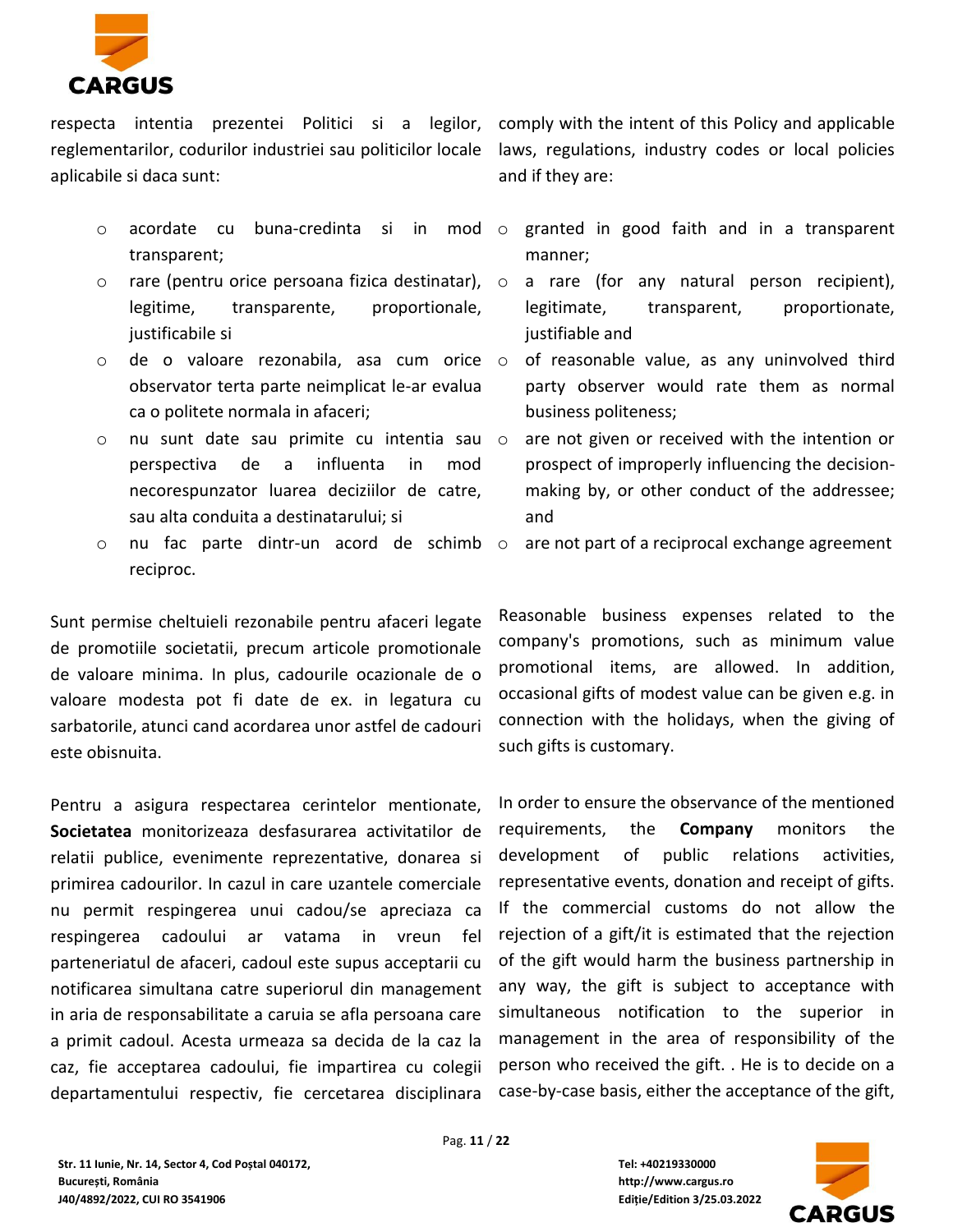

fata de angajatul care l-a primit.

Cand angajatul sau o persoana din management primeste un cadou, acesta va trebui sa isi analizeze propria conduita in sensul: daca a dat de inteles la vreun moment ca asteapta vreo remuneratie pentru indeplinirea indatoririlor de serviciu; daca primeste in mod frecvent cadouri de la aceeasi sursa; daca, prin acceptarea respectivului cadou, va incalca Politica **Societatii** in materie; daca acest cadou este oferit in semn de apreciere pentru calitatea cu care serviciile au fost prestate sau ca o multumire pentru afacerile incheiate cu **Societatea**; daca respectivul client, furnizor sau companie incearca sa-l influenteze sau rasplateasca in legatura cu o decizie comerciala sau o anume tranzactie.

**Societatea** nu va finanta proiecte caritabile si nu va sponsoriza proiecte pentru a obtine avantaje comerciale in proiecte specifice ale **Societatii**. Activitatile caritabile ale **Societatii** si participarea la implementarea proiectelor in domeniul responsabilitatii sociale se desfasoara in conformitate cu deciziile directorului general al companiei, in bugetul stabilit. In cadrul asigurarii respectarii anticoruptiei si antifraudei, departamentele relevante ale **Societatii** participa la controlul asupra alocarii fondurilor in scopurile specificate.

Sponsorizarile se supun urmatoarelor reguli:

- sunt acordate intr-o maniera transparenta, evitandu-se conflictul de interese; de asemenea **Societatea** se asigura ca fondurile si bunurile sunt utilizate in scopurile propuse;
- managementul companiei si angajatii cunosc prevederile Legii nr. 32/1994 privind

or the sharing with the colleagues of the respective department, or the disciplinary investigation against the employee who received it.

When the employee or a person in management receives a gift, he will have to analyze his own conduct in the sense: if he has indicated at some point that he expects any remuneration for fulfilling his duties; if you frequently receive gifts from the same source; if, by accepting the respective gift, he will violate the **Company**'s Policy in the matter; if this gift is offered as a sign of appreciation for the quality with which the services were provided or as a thank you for the business concluded with the **Company**; if the customer, supplier or company tries to influence or reward him in connection with a business decision or a certain transaction.

The **Company** will not fund charitable projects and will not sponsor projects to obtain commercial benefits in specific projects of the **Company**. The charitable activities of the **Company** and the participation in the implementation of the projects in the field of social responsibility are carried out in accordance with the decisions of the general manager of the company, in the established budget. Within ensuring the observance of anti-corruption and anti-fraud, the relevant departments of the **Company** participate in the control over the allocation of funds for the specified purposes.

Sponsorships are subject to the following rules:

- are granted in a transparent manner, avoiding conflicts of interest; the **Company** also ensures that the funds and assets are used for the proposed purposes;
- the company's management and employees know the provisions of Law no. 32/1994 on

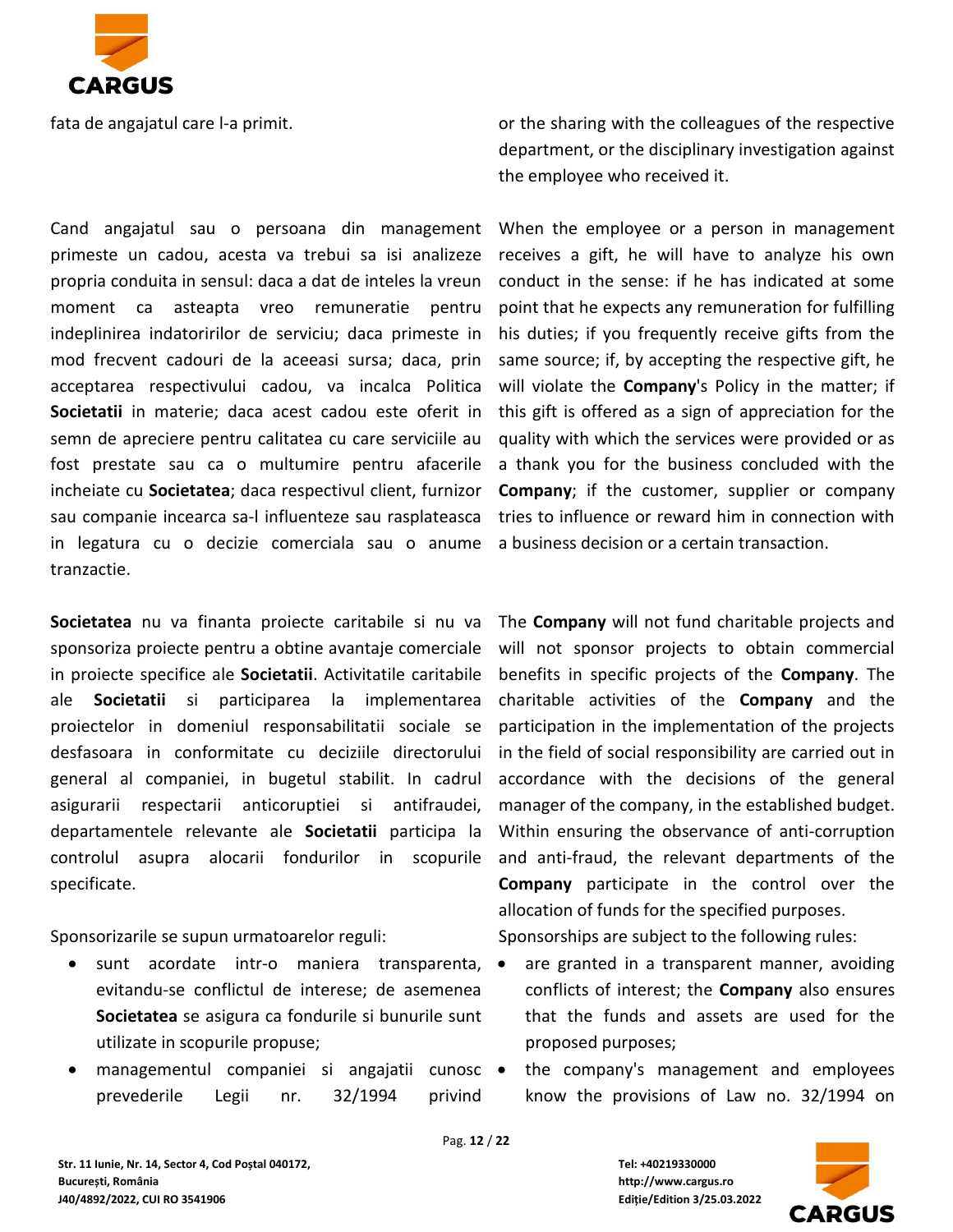

sponsorizarea si ale oricaror alte reglementari conexe;

- sponsorizarile sunt acordate in domeniile si beneficiarilor indicati de lege: e.g. cultura, arta, educatie, stiinta, sport, protectia drepturilor omului, servicii medicale si sociale, protectia mediului, restaurarea monumentelor istorice, organizatiilor non-profit care activeaza in Romania in domeniile specificate mai sus, autoritatilor si institutiilor publice - pentru activitatile mentionate mai sus - emisiunile TV si radio, carti si publicatii, vizand domeniile enumerate.
- **Cargus:** va pastra o pozitie independenta cu privire la problemele publice care fac obiectul sponsorizarii; va evita favorizarile generate prin sponsorizare; va monitoriza fondurile alocate pentru sponsorizari; va solicita, dupa caz, beneficiarului un plan de management de proiect cu privire la sponsorizare; va evita sustinerea de produse sau de servicii in campaniile de sponsorizare; va evita conflictele de interese in promovarea sponsorizarilor;
- sponsorizarile nu sunt acordate in schimbul primirii vreunui castig material;
- sponsorizarile sunt precedate de efectuarea unui proces de verificare temeinic realizat si documentat, cu privire la riscurile in legatura cu activitatea publica si istoricul potentialilor beneficiari;
- **Societatea** nu va acorda in nicun caz sponsorizari din surse obtinute de la bugetul de stat si nu ii este permis sa faca publicitate in scop comercial cu privire la sponsorizare; totusi **Cargus** are dreptul sa faca publica incheierea contractelor de sponsorizare prin promovarea numelui, a marcii si a imaginii sale, iar pe pagina de web a companiei se vor publica informatii referitoare la cheltuielile

sponsorship and any other related regulations;

- sponsorships are granted in the fields and beneficiaries indicated by law: e.g. culture, art, education, science, sports, human rights protection, medical and social services, environmental protection, restoration of historical monuments, non-profit organizations operating in Romania in the fields specified above, public authorities and institutions - for the activities mentioned above - TV and radio shows, books and publications, targeting the listed fields.
- **Cargus**: will maintain an independent position on public issues that are the subject of sponsorship; will avoid the favors generated by sponsorship; will monitor the funds allocated for sponsorships; will request, as the case may be, the beneficiary a project management plan regarding the sponsorship; will avoid supporting products or services in sponsorship campaigns; will avoid conflicts of interest in promoting sponsorships;
- sponsorships are not granted in exchange for receiving any material gain;
- sponsorships are preceded by a thorough and well-documented verification process, regarding the risks related to the public activity and the history of the potential beneficiaries;
- The **Company** will not grant in any case sponsorships from sources obtained from the state budget and it is not allowed to advertise for commercial purposes regarding the sponsorship; however, **Cargus** has the right to make public the conclusion of sponsorship contracts by promoting its name, brand and image, and information on the expenses made

Pag. **13** / **22**

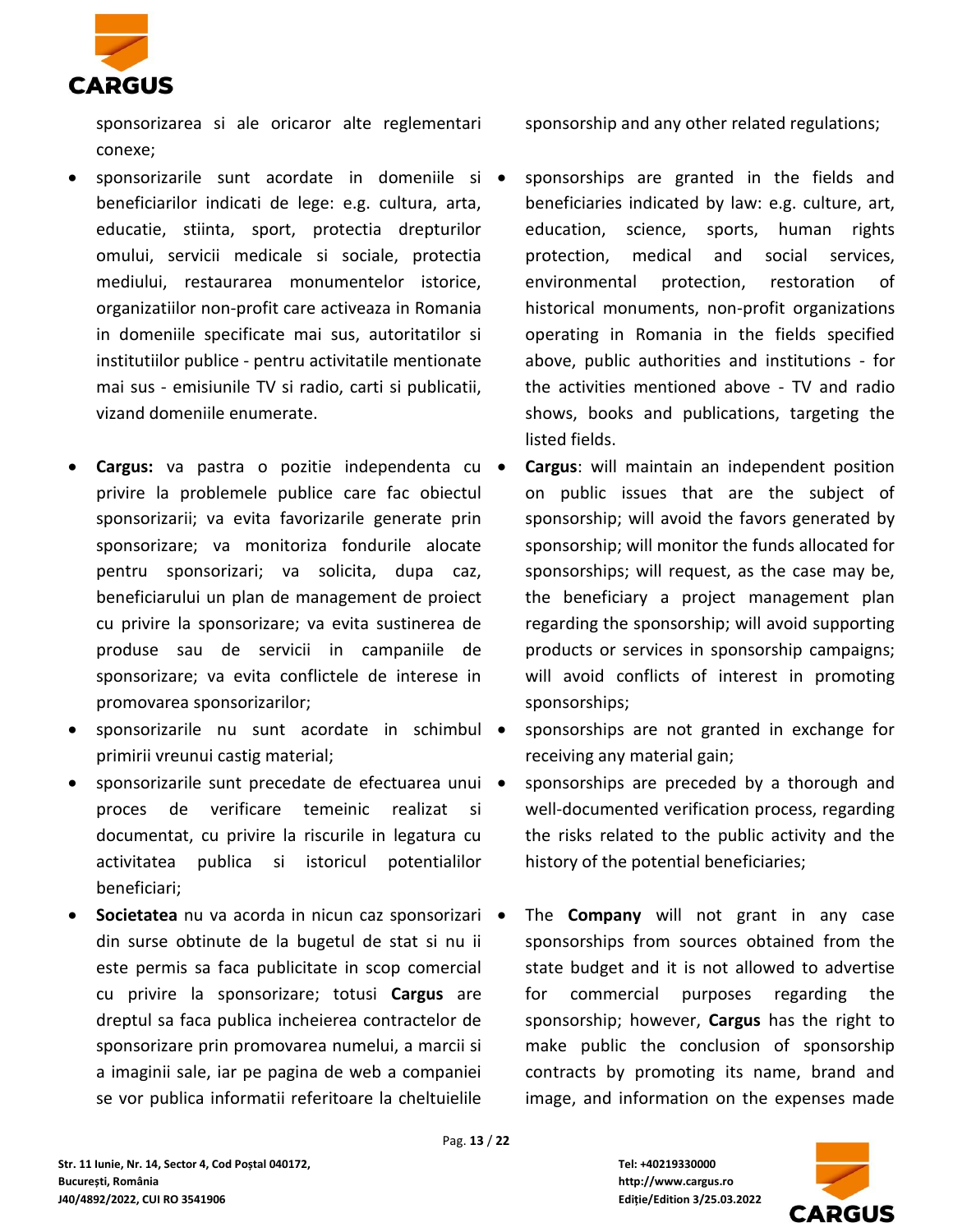

facute din fondurile acesteia pentru sponsorizari.

Angajatii **Societatii** au dreptul sa contribuie in scopuri caritabile in numele **Societatii** sub forma de furnizare de bunuri sau servicii, oferind asistenta tehnica, instruire sau asistenta financiara. **Cargus** va lua masuri pentru a se asigura ca beneficiarul asistentei este o fundatie / organizatie caritabila de buna credinta, iar **Societatea** nu va avea niciun motiv sa creada ca aceasta strangere de fonduri / organizatie este gestionata direct sau indirect in beneficiul unui functionar public sau al persoanelor strans asociate cu acesta.

Angajatilor **Societatii** le este interzis sa primeasca cadouri, sa contribuie in scopuri politice, sa organizeze evenimente de divertisment pentru partide politice sau candidati pentru functii politice in numele **Societatii**.

Restrictiile stabilite prin prezenta politica nu se aplica contributiilor caritabile trimise de angajatii **Societatii** in numele acesteia catre terti, precum si pentru contributiile caritabile trimise angajatilor **Societatii** (de exemplu, strangerea de fonduri pentru un tratament, inlaturarea consecintelor dezastrelor naturale).

Toate tranzactiile **Societatii** trebuie inregistrate cu promptitudine si acuratete pentru a reflecta situatia reala a activitatii **Societatii**.

Controlul contabilitatii interne si politicilor de pastrare a evidentelor sunt esentiale pentru desfasurarea cu succes a activitatii **Societatii** in vederea indeplinirii tuturor cerintelor legale si comerciale. Fiecare angajat este responsabil pentru acuratetea, integralitatea si corectitudinea evidentelor pe care le tine, respectiv from its sponsorship funds will be published on the company's website.

The **Company**'s employees have the right to contribute for charitable purposes on behalf of the **Company** in the form of the supply of goods or services, providing technical assistance, training or financial assistance. **Cargus** will take steps to ensure that the recipient of the assistance is a bona fide charitable foundation / organization, and the **Company** will have no reason to believe that this fundraiser / organization is managed directly or indirectly for the benefit of a public official or individuals, closely associated with it.

The employees of the **Company** are forbidden to receive gifts, to contribute for political purposes, to organize entertainment events for political parties or candidates for political positions on behalf of the **Company**.

The restrictions established by this policy do not apply to charitable contributions sent by the **Company**'s employees on its behalf to third parties, as well as to charitable contributions sent to the **Company**'s employees (for example, raising funds for treatment, removing the consequences of natural disasters).

All transactions of the **Company** must be recorded promptly and accurately to reflect the actual situation of the **Company**'s business.

The control of the internal accounting and the policies of keeping the records are essential for the successful development of the **Company**'s activity in order to fulfill all the legal and commercial requirements. Each employee is responsible for the accuracy, completeness and correctness of the

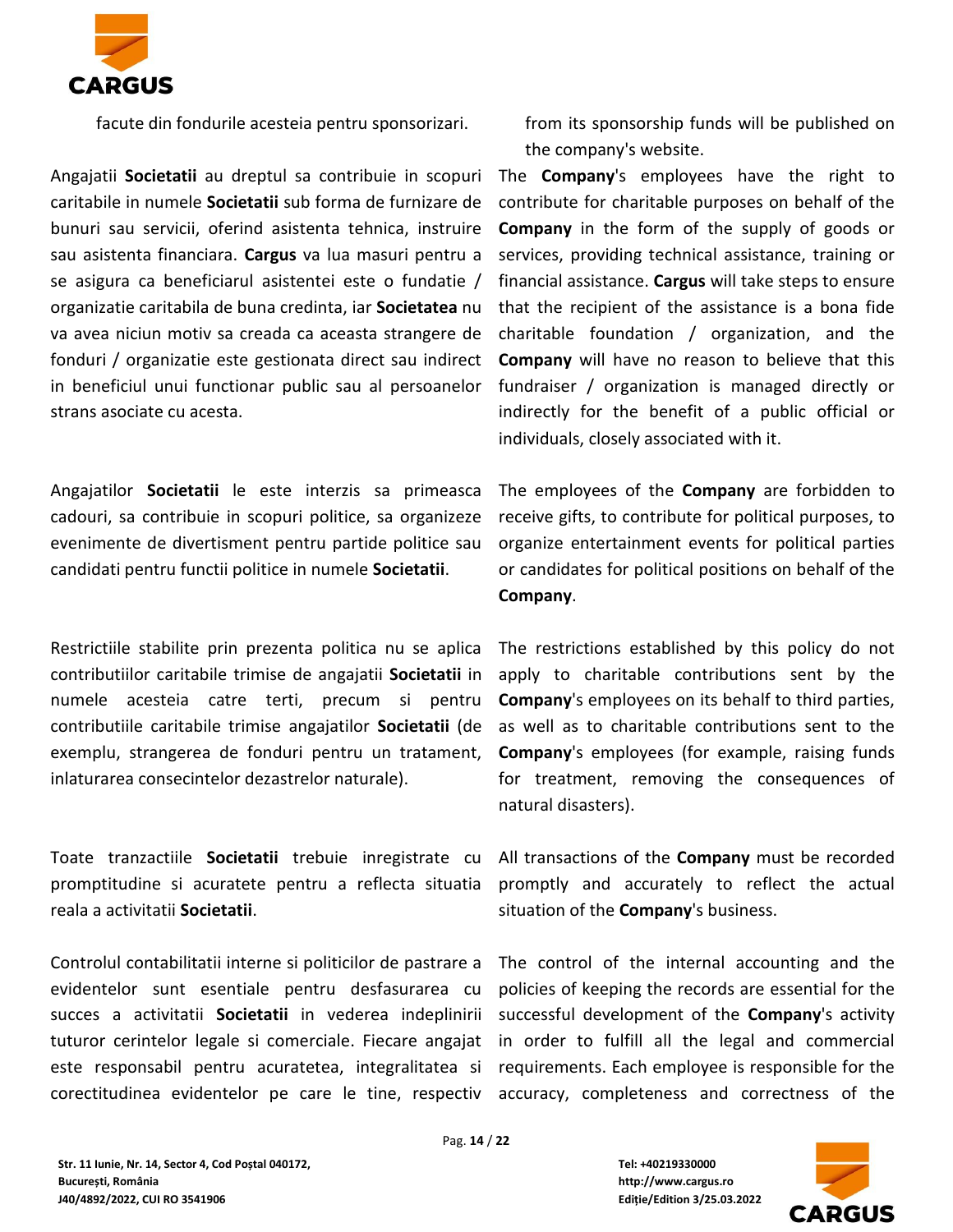

pentru respectarea tuturor politicilor si procedurilor records you keep, respectively for compliance with existente in cadrul **Societatii.**

#### **D. Agentii Societatii**

**Cargus** aduce la cunostinta celeilalte parti contractante orice obligatii referitoare la anticoruptie si evalueaza expunerea sa la riscurile de mita si coruptie care decurg din raporturile lor cu agentii; in acest sens sunt efectuate audituri interne corespunzatoare, in scopul de a reduce riscurile aferente mitei si coruptiei.

Platile sau alte remuneratii cu privire la serviciile contractuale, sunt indicate in mod expres in contractele incheiate cu agentii si sunt proportionale cu serviciile furnizate. Platile sunt monitorizate cu atentie, pentru a se evita utilizarea acestora pentru activitati de mita si/sau coruptie.

Pentru a reduce probabilitatea de implicare a partenerilor **Societatii** in activitati corupte, angajatii responsabili ai **Cargus** efectueaza o evaluare operativa a riscului de coruptie asociat cu interactiunea cu partenerii si cu efectuarea anumitor tipuri de plati. Aceasta evaluare se efectueaza ca parte a verificarii fiabilitatii unui partener contractual. Verificarea fiabilitatii se efectueaza la un moment prealabil incheierii contractului cu agentul, precum si periodic. In acest caz, periodicitatea verificarii fiabilitatii partenerului ar trebui sa fie determinata in functie de nivelul de risc determinat initial pentru un anumit partener.

**Cargus** analizeaza reputatia potentialilor parteneri si a participantilor/actionarilor acestora in scopul identificarii gradului tolerantei la coruptie si isi rezerva dreptul de a nu incheia acorduri cu partenerii considerati a nu fi de incredere potrivit rezultatelor auditului.

De asemenea, **Societatea** va exercita un control

all existing policies and procedures within the **Company**.

#### **D. Company's Agents**

**Cargus** informs the other Contracting Party of any obligations regarding anti-corruption and assesses its exposure to the risks of bribery and corruption arising from their relations with the agencies; In this regard, appropriate internal audits are carried out in order to reduce the risks of bribery and corruption.

Payments or other remuneration regarding the contractual services are expressly indicated in the contracts concluded with the agencies and are proportional to the services provided. Payments are closely monitored to avoid their use for bribery and/or corruption.

In order to reduce the probability of the **Company**'s partners being involved in corrupt activities, the responsible employees of **Cargus** carry out an operative assessment of the corruption risk associated with the interaction with the partners and with the making of certain types of payments. This evaluation is performed as part of the verification of the reliability of a contractual partner. The reliability check is performed at a time prior to concluding the contract with the agent, as well as periodically. In this case, the periodicity of the partner's reliability check should be determined according to the level of risk initially determined for a particular partner.

**Cargus** analyzes the reputation of potential partners and their participants/shareholders in order to identify the degree of corruption tolerance and reserves the right not to conclude agreements with partners considered not to be reliable according to the audit results.

The **Company** will also exercise additional control



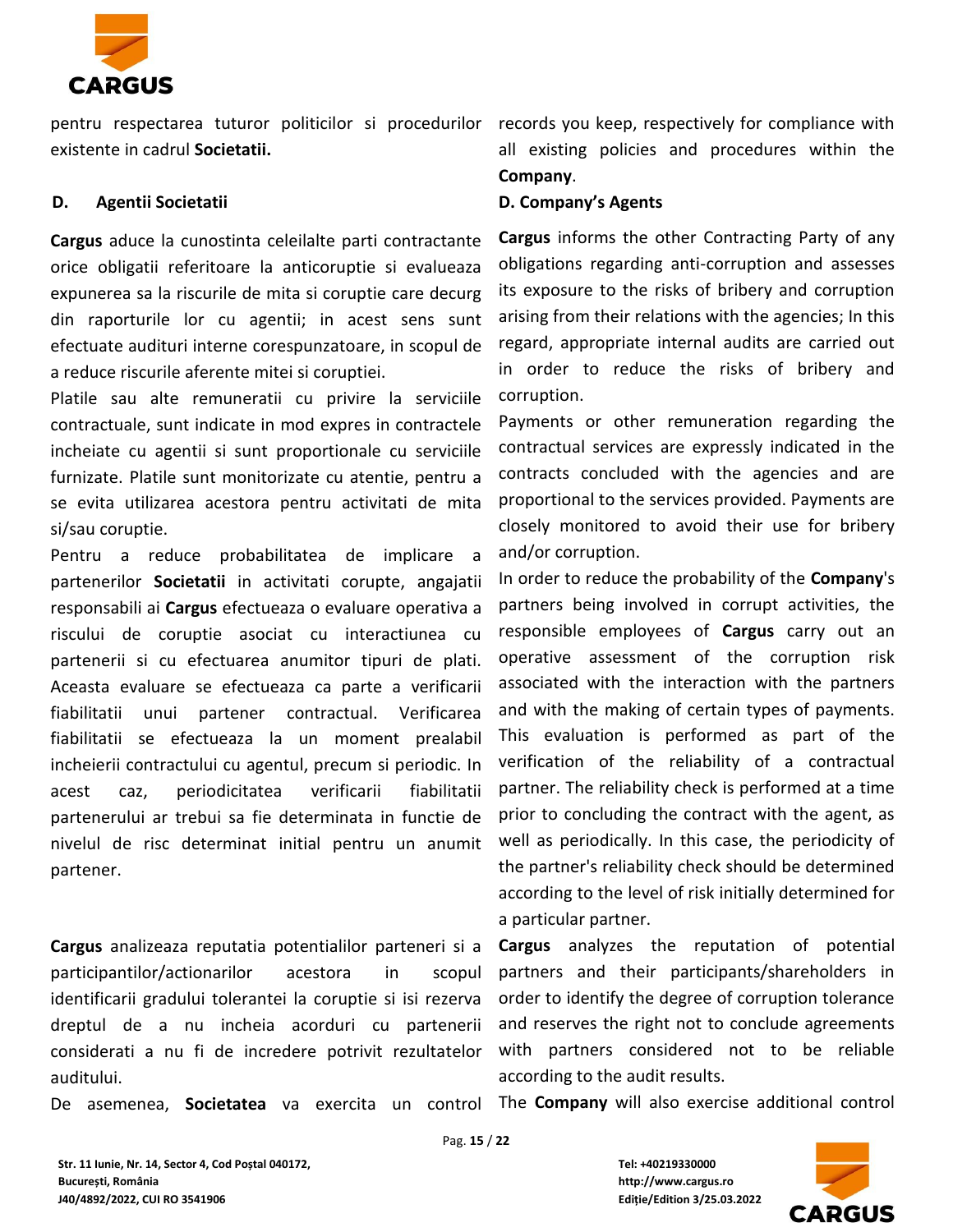

suplimentar asupra platilor efectuate pe contracte cu over payments made on potentially risky contracts, potential risc, precum si a platilor care au semne de activitati corupte si frauduloase.

Verificarile privind platile mentionate mai sus se efectueaza numai in raport cu cheltuielile proprii ale **Societatii** si nu afecteaza platile efectuate de clientii sai. In acelasi timp, pentru a respecta legislatia in vigoare privind combaterea spalarii banilor si a finantarii terorismului, departamentele relevante ale **Societatii** verifica platile clientilor pentru eventuale incalcari.

#### **E. Platile de facilitare**

**Platile de facilitare** nu sunt permise de catre legea romana. Acestea reprezinta plati efectuate in scopul de a asigura sau de a accelera realizarea unei activitati de rutina sau a unei actiuni necesare de catre organizatiile guvernamentale, functionarii publici, etc. (**de ex**: plati pentru prelucrarea de vize, proceduri vamale, permise, licente, servicii postale, inspectii, servicii de telefonie, alimentare cu apa sau energie electrica, de incarcare si descarcare marfa sau servicii medicale etc.).

# **F. Spalarea banilor**

Activitatea privind spalarea banilor este cu desavarsire interzisa.

**Cargus** adopta cele mai inalte standarde impotriva spalarii banilor si finantarii terorismului si se angajeaza sa respecte toate legile in ceea ce priveste prevenirea si combaterea spalarii banilor si a finantarii actelor de terorism. Prin Politica **Societatii**, ne propunem sa dezvoltam relatii de afaceri numai cu clientii cu buna reputatie, implicati in activitati de afaceri legitime, ale caror fonduri provin din surse legitime.

as well as payments that show signs of corrupt and fraudulent activity.

The verifications regarding the payments mentioned above are performed only in relation to the **Company**'s own expenses and do not affect the payments made by its clients.

At the same time, in order to comply with the legislation in force on combating money laundering and terrorist financing, the relevant departments of the **Company** check the payments of customers for possible violations.

## **E. Facilitation Payments**

**Facilitation payments** are not allowed by Romanian law. These are payments made in order to ensure or accelerate the performance of a routine activity or a necessary action by government organizations, civil servants, etc. (**e.g**.: payments for processing visas, customs procedures, permits, licenses, postal services, inspections, telephone services, water or electricity supply, loading and unloading of goods or medical services, etc.).

# **F. Money Laundering**

Money laundering is strictly prohibited.

**Cargus** adopts the highest standards against money laundering and terrorist financing and is committed to complying with all laws regarding the prevention and combating of money laundering and terrorist financing. Through the Company's Policy, we aim to develop business relationships only with reputable clients, involved in legitimate business activities, whose funds come from legitimate sources.

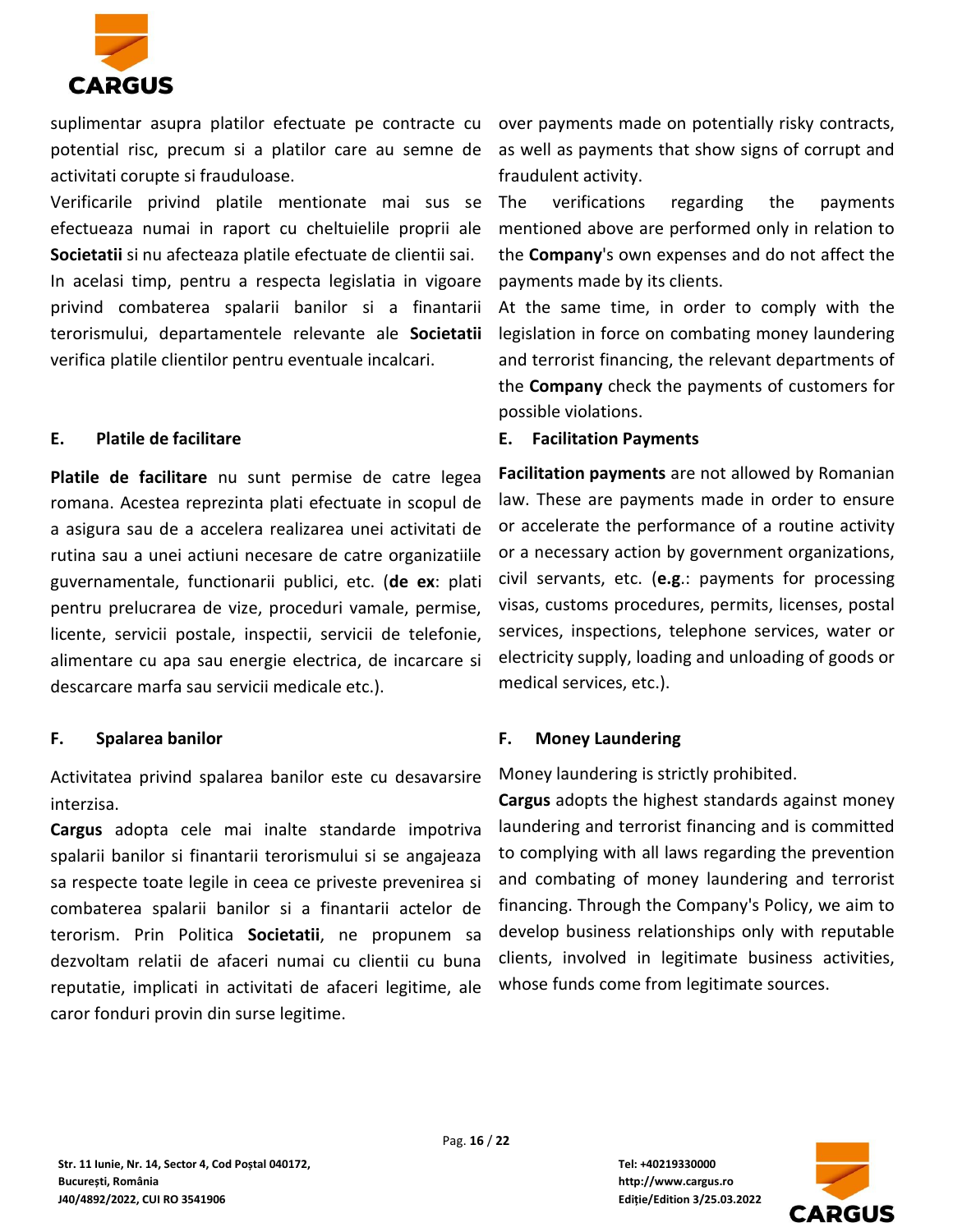

**Cargus** are obligatia respectarii procedurilor stabilite de **Cargus** has the obligation to comply with the legislatie privind prevenirea si combaterea spalarii banilor si finantarii terorismului, sa respecte si sa aplice masurile proprii/interne de cunoastere a clientului bazate pe risc si, totodata, sa ia masuri rezonabile pentru prevenirea, identificarea si raportarea tranzactiilor suspecte.

Achizitionarea si livrarea de produse si servicii fictive este cu desavarsire interzisa - acestea reprezinta tranzactii care trezesc suspiciunea de spalare a banilor sau de finantare a actelor de terorism.

Toate tranzactiile societatilor afiliate trebuie documentate si inregistrate in conformitate cu legile si cu bunele practici, se incheie contracte/angajamente cu obligatii clare pentru fiecare parte, iar angajatii **Cargus** trebuie sa urmareasca emiterea corecta de facturi, acceptarea bunurilor si serviciilor pe baza de procese verbale de predare – primire, situatii de lucrari sau rapoarte de activitate, in functie de fiecare situatie in parte.

Toti angajatii **Cargus** sunt obligati sa informeze superiorul ierarhic si in cazul in care nu obtin cooperarea managerului, sa transmita conform procedurilor interne de denuntare orice suspiciune privind existenta unei tranzactii fictive.

Persoanele vizate de prezenta Politica sunt informate in legatura cu prevederile legale si cu normele interne referitoare la prevenirea spalarii banilor, precum si cu recomandarile Oficiului National de Prevenire si Combatere a Spalarii Banilor.

Derularea de afaceri cu persoane sau entitati care comercializeaza anumite bunuri si tehnologii care sunt afectate de sanctiuni sau embargouri sunt permise numai daca sunt indeplinite in stricta conformitate cu legislatia aplicabila sanctiunilor si embargourilor.

procedures established by the legislation on preventing and combating money laundering and terrorist financing, to respect and apply its own / internal risk-based customer awareness measures and, at the same time, to take reasonable measures to prevent, identify and report suspicious transactions.

The purchase and delivery of fictitious products and services is strictly prohibited - these are transactions that raise suspicion of money laundering or terrorist financing.

All transactions of affiliates must be documented and recorded in accordance with the law and good practice, contracts/commitments with clear obligations are concluded for each party, and **Cargus** employees must ensure the correct issuance of invoices, acceptance of goods and services based on delivery-receipt protocols, work situations or activity reports, depending on each situation.

All **Cargus** employees are obliged to inform the hierarchical superior and in case they do not obtain the manager's cooperation, to transmit according to the internal denunciation procedures any suspicion regarding the existence of a fictitious transaction.

The persons covered by this Policy are informed in connection with the legal provisions and the internal norms regarding the prevention of money laundering, as well as with the recommendations of the National Office for Prevention and Combating Money Laundering.

Carrying out business with persons or entities that trade certain goods and technologies that are affected by sanctions or embargoes are allowed only if they are fulfilled in strict accordance with the legislation applicable to sanctions and embargoes.

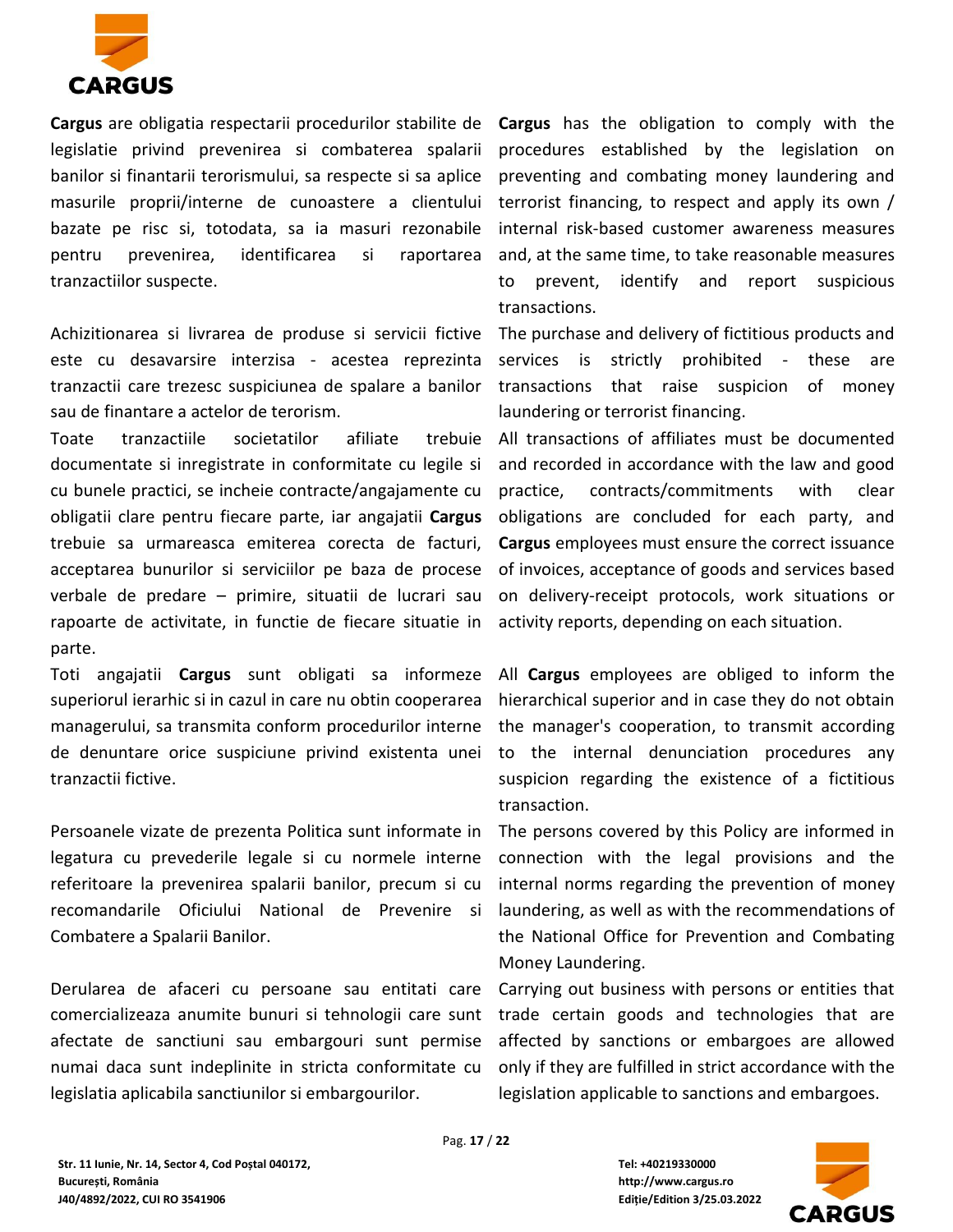

#### **G. Managementul procesului de achizitii**

In eventualitatea in care **Cargus** ar efectua fuziuni si achizitii, va fi realizata o evaluare cuprinzatoare a riscului de coruptie inerent inainte de initierea acestor tranzactii. Mai clar, atunci cand planifica fuziuni si achizitii, inainte de a lua o decizie cu privire la fezabilitatea tranzactiei propuse, **Cargus** va efectua o verificare completa a obiectului, inclusiv pentru a identifica semnele de risc de coruptie.

Nu vor fi intreprinse discutii cu privire la oportunitati de afaceri sau de angajare, care ar putea fi in beneficiul personal al unui functionar public sau pe durata unei proceduri de achizitii publice in desfasurare sau anticipate.

Societatea promoveaza transparenta in activitatile legate de punerea la dispozitie a informatiilor relevante in legatura cu procedurile de achizitii publice.

Vom descalifica imediat si ii vom restrictiona definitiv accesul la noi procese de achizitii oricarui furnizor care incearca sa corupa un angajat sau o persoana cu functie de conducere din cadrul **Cargus** in vederea influentarii unui proces de licitatie/ atribuire.

In plus, incurajam toti agentii sa raporteze orice solicitare de foloase necuvenite venita din partea unui angajat, colaborator sau a unei persoane cu functie de conducere in **Cargus**, avand ca obiectiv vicierea sau alterarea unui proces de atribuire/licitatie.

#### **H. Conflictul de interese**

Se considera ca exista un conflict de interese in ceea ce priveste relatia cu partenerul de afaceri de fiecare data cand exista o activitate importanta intre partenerul de afaceri sau un reprezentant al partenerului si orice angajat sau colaborator (agent, imputernicit, prestator persoana fizica) al **Societatii.**

"Activitate importanta": orice relatie sau legatura

#### **G. Management of the Procurement Process**

In the event that **Cargus** makes mergers and acquisitions, a comprehensive assessment of the inherent risk of corruption will be made prior to the initiation of these transactions. More clearly, when planning mergers and acquisitions, before making a decision on the feasibility of the proposed transaction, **Cargus** will conduct a thorough verification of the object, including identifying signs of risk of corruption.

No discussions will be held on business or employment opportunities, which could be for the personal benefit of a civil servant or during an ongoing or anticipated public procurement procedure.

The company promotes transparency in activities related to the provision of relevant information in connection with public procurement procedures.

We will immediately disqualify and permanently restrict access to new procurement processes to any supplier attempting to bribe an employee or a senior official within **Cargus** in order to influence a tender/award process.

In addition, we encourage all agencies to report any request for undue benefits from an employee, collaborator or a person in a management position in **Cargus**, with the objective of vitiating or altering an award / tender process.

#### **H. Conflict of Interest**

It is considered that there is a conflict of interest regarding the relationship with the business partner whenever there is an important activity between the business partner or a representative of the partner and any employee or collaborator (agent, proxy, individual provider) of the **Company**.

**"Important activity":** any relationship or direct or

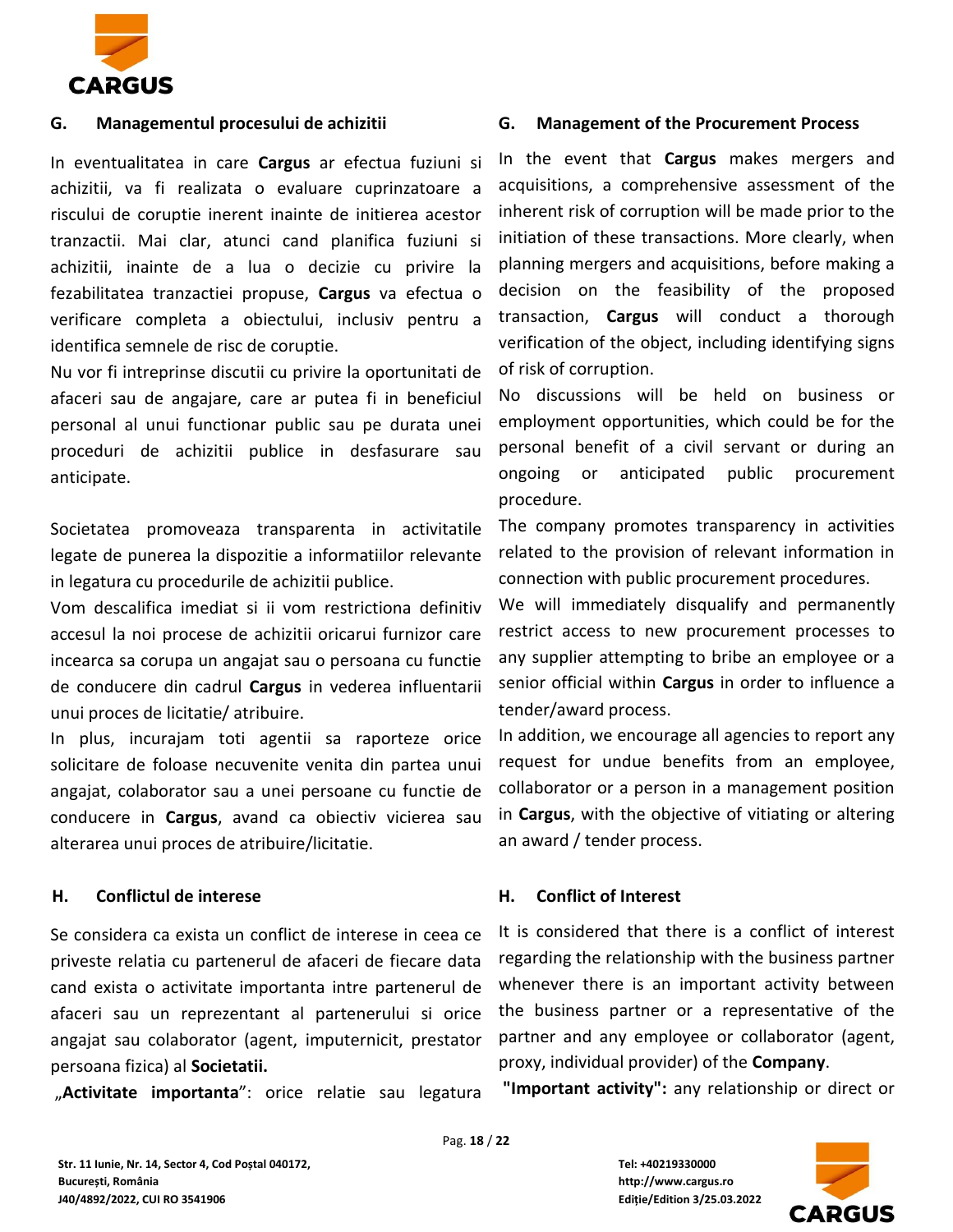

directa sau indirecta de tip financiar, social sau familial intre partenerul de afaceri sau un reprezentant al partenerului si orice angajat/colaborator al **Societatii**.

Partnerul de afaceri este obligat sa informeze in scris **Societatea** in legatura cu existenta unui posibil conflict de interese, adresandu-se in acest sens Societatii conform procedurilor interne de denuntare ale Cargus aflate la dispozitia partenerilor de afaceri.

Angajatul trebuie sa evite sa se angajeze in activitati ce ar putea dauna imaginii **Societatii** ori sa sugereze un potential conflict de interese. Reprezentantilor si angajatilor **Cargus** li se cere sa fie in alerta cu privire la orice situatie ce ar putea da nastere unui conflict de interese, sa fie proactivi in obtinerea oricaror aprobari ori autorizari si, nu in ultimul rand, sa fie constienti de necesitatea intreruperii oricarei activitati desfasurate in virtutea insarcinarilor de serviciu daca se iveste un conflict de interese.

Conflictul de interese intervine atunci cand reprezentantul sau angajatul **Cargus** ar putea fi influentat de un interes material personal nelegitim (in afara sistemului de motivare si recompensare oficial al **Societatii**), direct sau indirect, in momentul adoptarii unei decizii personale sau in indeplinirea cu obiectivitate a atributiilor care ii revin.

Un interes material este considerat personal daca se refera la averea, afacerea sau interesele afiliatilor persoanei care detine autoritatea (prin afiliati intelegem sotul/sotia, rudele si afinii pana la gradul al IV-lea inclusiv). Interesul material nelegitim reprezinta castigul potential pe care il poate avea o persoana in afara sistemului oficial de motivare si recompensare.

indirect financial, social or family relationship between the business partner or a representative of the partner and any employee/collaborator of the **Company.**

The business partner is obliged to inform the **Company** in writing about the existence of a possible conflict of interests, addressing in this respect the **Company** according to the internal denunciation procedures of **Cargus** available to the business partners.

The employee must avoid engaging in activities that could damage the **Company**'s image or suggest a potential conflict of interest. **Cargus** representatives and employees are required to be alert to any situation that may give rise to a conflict of interest, to be proactive in obtaining any approvals or authorizations and, last but not least, to be aware of the need to discontinue any activity carried out by virtue of official duties if a conflict of interest arises.

Conflict of interest occurs when the representative or employee of **Cargus** could be influenced by an illegitimate material personal interest (outside the official motivation and reward system of the **Company**), directly or indirectly, when adopting a personal decision or in the objective performance of duties which belong to him or her.

A material interest is considered personal if it refers to the wealth, business or interests of the affiliates of the person holding the authority (by affiliates we mean the spouse, relatives and relatives up to and including the fourth degree). The illegitimate material interest represents the potential gain that a person can have outside the official system of motivation and reward.

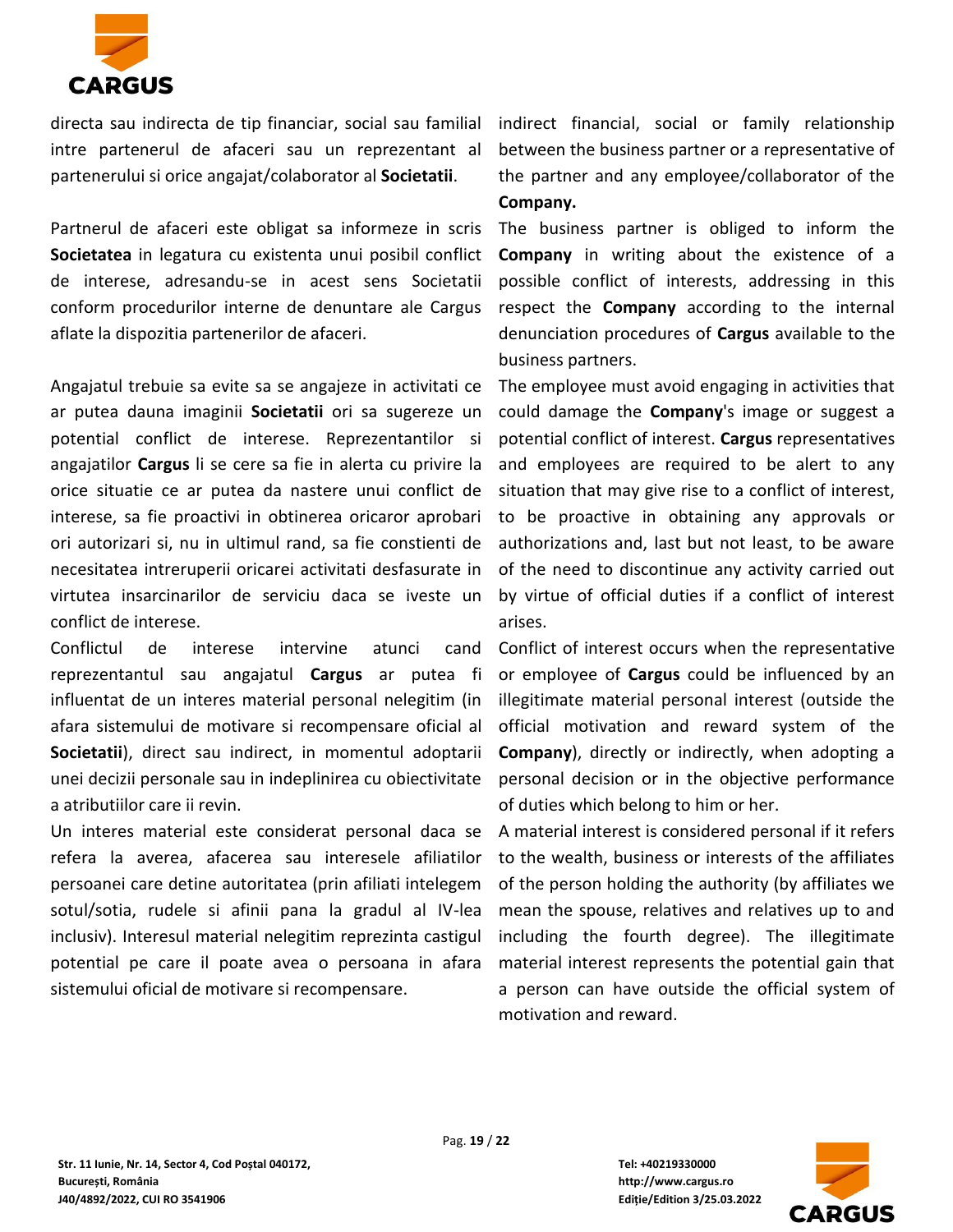

#### **I. Evaluarea riscurilor**

**Elemente de risc de incidenta cu posibile fapte de coruptie:** riscul privind posibilele interactiuni inadecvate ale reprezentantilor **Cargus** (la toate nivelurile) cu functionari publici; riscul prezentat de interactiunea cu asociatii, agentiisi furnizorii; riscul privind donatiile, activitatiile caritabile si ospitalitatea; riscul angajarii si a remunerarii inadecvate (din motive care variaza de la posibila coruptie, mita sau nepotism); riscul asociat cu achizitia sau externalizarea serviciilor de consultanta contractate.

**Cargus** efectueaza evaluari eficiente conform audituri interne pentru a evita o potentiala expunere negativa fata de toate partile unui parteneriat de afaceri, incluzand angajatii, retele de furnizori, agenti, intermediari si alti parteneri.

Aceste evaluari implica colectari de informatii si analize, realizate de regula, prin strangerea de documente, interviuri si analize financiare. Evaluari ale riscului mai detaliate implica, de asemenea, verificarea operatiunilor comerciale care pot fi efectuate la nivel corporativ si in locatii cu risc major, cercetarea, investigarea, evaluarea si monitorizarea pe care compania le efectueaza in relatiile de afaceri, pentru a se asigura ca este asociata cu companii si personal care vor actiona intr-o maniera concordanta cu politicile si valorile sale.

Rezultatul evaluarii riscului este adesea un raport detaliat al companiei cu privire la riscurile de coruptie si lacunele din programul de respectare a masurilor pentru combaterea mitei si coruptiei. Pe baza raportului va fi elaborat un plan pentru imbunatatirea eficacitatii politicii anticoruptie.

**Conflictul de interese poate interveni in situatia in care** reprezentantul sau angajatul **Cargus**: este parte a unui contract cu **Societatea**, altul decat contractul de munca

#### **I. Risk Assessment**

#### **Elements of incident risk with possible acts of**

**corruption**: the risk of possible inappropriate interactions of **Cargus** representatives (at all levels) with civil servants; the risk presented by the interaction with associates, agents and suppliers; the risk regarding donations, charitable activities and hospitality; the risk of inadequate employment and remuneration (for reasons ranging from possible corruption, bribery or nepotism); the risk associated with the acquisition or outsourcing of contracted consulting services.

**Cargus** conducts effective assessments based on internal audits to avoid potential negative exposure to all parties to a business partnership, including employees, supplier networks, agents, intermediaries and other partners.

These evaluations involve the collection of information and analysis, usually performed by gathering documents, interviews and financial analysis. More detailed risk assessments also involve verifying the business operations that can be performed at the corporate level and in high risk locations, the research, investigation, evaluation and monitoring that the company performs in business relationships, to ensure that it is associated with companies and staff who will act in a manner consistent with its policies and values.

The result of the risk assessment is often a detailed report of the company on the risks of corruption and the gaps in the program to comply with measures to combat bribery and corruption. Based on the report, a plan will be developed to improve the effectiveness of the anti-corruption policy.

**The conflict of interests may occur in the situation where** the **Cargus** representative or employee: is part of a contract with the **Company**, other than the

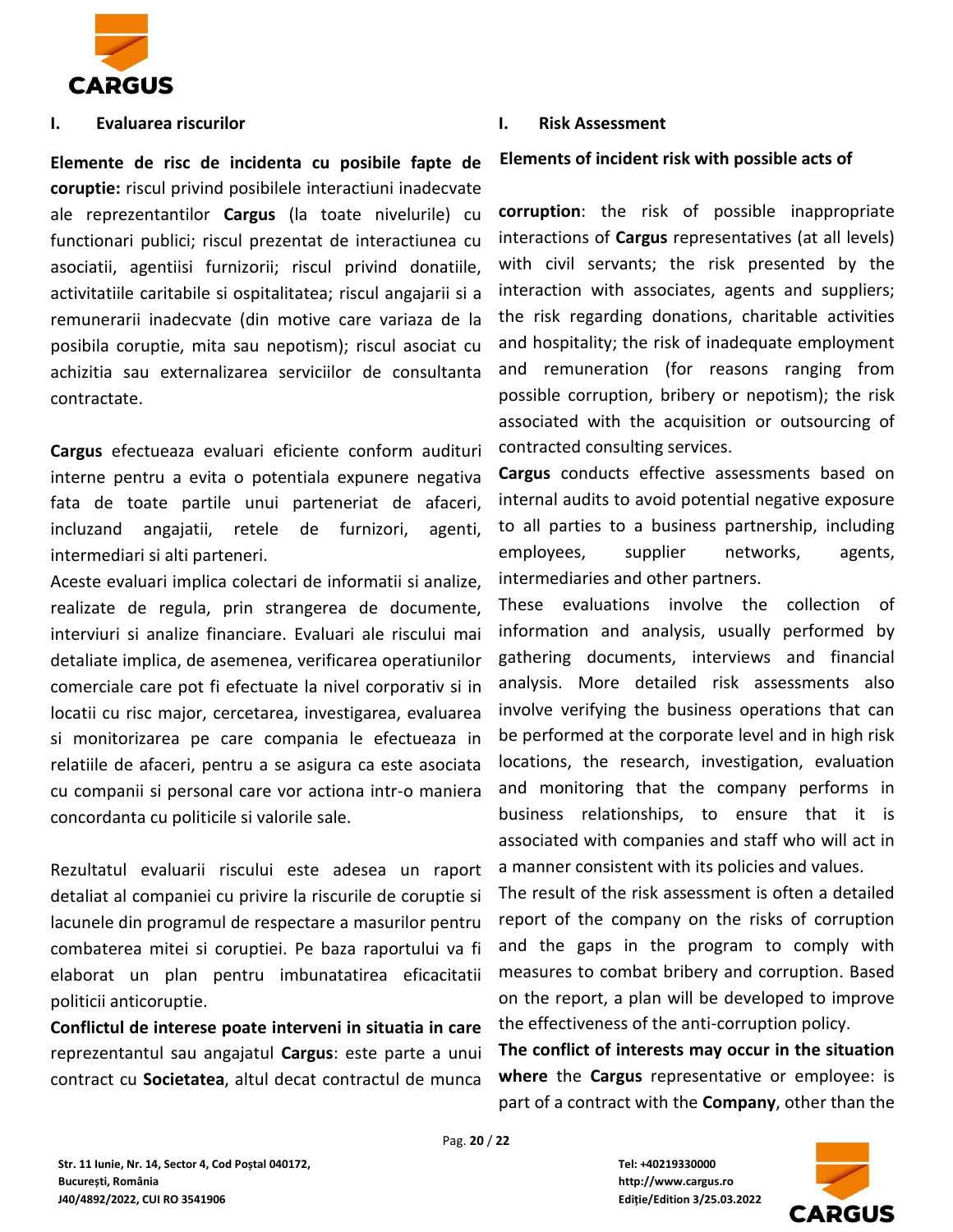

sau de mandat, fara aducerea la cunostinta managementului **Societatii**; colaboreaza in interes personal cu partenerii de afaceri ai **Societatii**: clienti, furnizori; se angajeaza concomitent ori colaboreaza in interes personal, direct sau prin prepusi, in domeniul in care activeaza **Cargus**; imprumuta de la, sau da cu imprumut bani persoanelor/organizatiilor cu care **Societatea** are legaturi de afaceri, cu exceptia creditelor bancare; ofera consultanta unor terti, in domeniul in care lucreaza pentru **Societate**, in interes personal si fara autorizarea managementului **Cargus**; coordoneaza, direct sau indirect, un membru al familiei; are un interes material cu o persoana care este parte in una dintre situatiile de mai sus; desfasoara activitati economice prin care concureaza cu activitatile prestate de **Cargus**; lucreaza pentru o societate concurenta sau detine o functie de director sau consultant pentru o astfel de societate; investeste intr-o societate concurenta, cu exceptia situatiei in care investeste intr-o companie listata pe o bursa de valori.

Persoana care are un interes material personal nelegitim intr-o problema nu va participa direct sau prin reprezentanti la dezbaterile asupra problemei in care are un conflict de interese si se va abtine de la a participa sau de a influenta decizia privind aceasta situatie.

Angajatul care are cunostinta sau banuieste ca se afla in situatia unui conflict de interese, trebuie sa aduca acest lucru la cunostinta managementului atat la angajare, cat si ulterior, daca aceasta situatie intervine pe parcursul derularii raporturilor contractuale.

#### **J. Instruire si monitorizare**

Instruirea continua privind activitatile de combatere a mitei si coruptiei este obligatorie la nivelul **Societatii,** in scopul de a se asigura desfasurarea activitatii acesteia in employment or mandate contract, without informing the management of the **Company**; collaborates in personal interest with the **Company**'s business partners: customers, suppliers; commits at the same time or collaborates in personal interest, directly or through agents, in the field in which **Cargus** operates; borrows from, or lends money to persons/organizations with which the **Company** has business ties, except for bank loans; offers consultancy to third parties, in the field in which he works for the **Company**, in personal interest and without the authorization of **Cargus** management; coordinates, directly or indirectly, a family member; has a material interest in a person who is a party to one of the above situations; carries out economic activities through which it competes with the activities provided by **Cargus**; works for a competing company or holds the position of director or consultant for such a company; invests in a competing company, unless it invests in a company listed on a stock exchange.

The person who has an illegitimate personal material interest in a problem will not participate directly or through representatives in the debates on the issue in which he/she has a conflict of interests and will refrain from participating or influencing the decision regarding this situation.

The employee who has knowledge or suspects that he/she is in a situation of conflict of interests, must bring this to the attention of the management both at employment and later, if this situation occurs during the development of contractual relations.

#### **J. Training and Monitoring**

Continuous training on activities to combat bribery and corruption is mandatory at the level of the **Company**, in order to ensure the development of its activity ethically. All targeted staff are regularly

**Str. 11 Iunie, Nr. 14, Sector 4, Cod Poștal 040172, Tel: +40219330000 București, România http://www.cargus.ro J40/4892/2022, CUI RO 3541906 Ediție/Edition 3/25.03.2022**